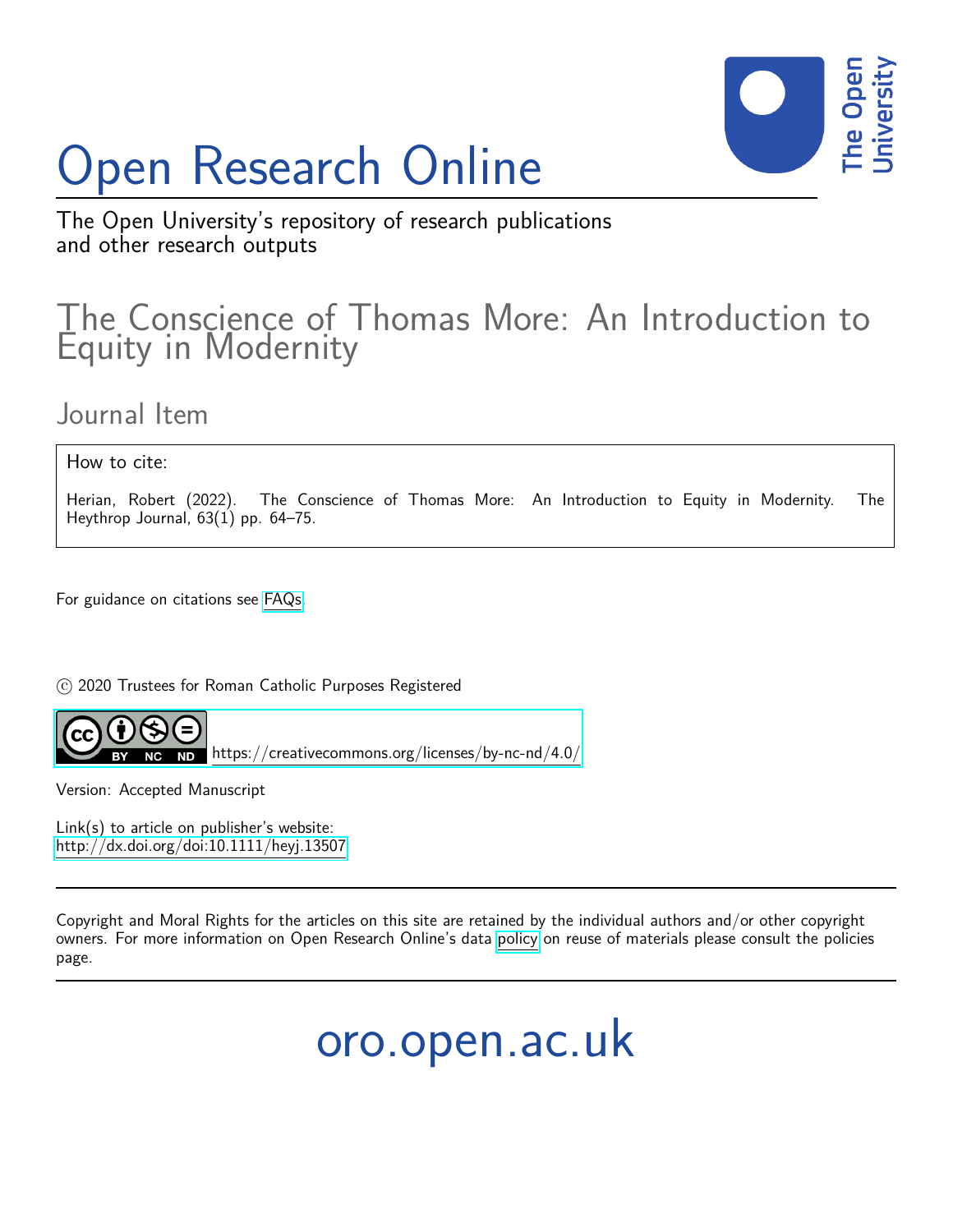## The Conscience of Thomas More: An Introduction to Equity in Modernity Dr Robert Herian

Senior Lecturer in Law, The Open University [robert.herian@open.ac.uk](mailto:robert.herian@open.ac.uk)

## 1. Introduction

In 1999, the same year as new Civil Procedure Rules in England and Wales, the Law Society Gazette polled members of the legal profession in the United Kingdom asking for nominations for the most influential legal figure of the preceding millennium<sup>1</sup>. The poll sought an individual who embodied virtues in law at the close of a millennium, to an age of transition and root and branch reforms such as the Human Rights Act 1998 and the Access to Justice Act 1999. It is perhaps no surprise that the individual who emerged foremost in the Gazette's poll was one who represented a significant and formative tradition in British law, but also its human, conscientious and equitable side combined with a staunch and unwavering belief in law's authority. That individual was Sir Thomas More<sup>2</sup>.

Several commentators have spilt a great deal of Ink defending and attacking Thomas More since his death in 1535. More's achievements as, to borrow Robert Bolt's infamous label, 'a man for all seasons', have created deep-rooted mythologies<sup>3</sup>. And like Roland Barthes' discussion of the eminent twentieth-century physicist Albert Einstein, has reified him for the benefit of future generations<sup>4</sup>. With Einstein, Barthes considered his

http://www.thomasmorestudies.org/rep\_lawyer.html (accessed 20 Oct 2019)

<sup>&</sup>lt;sup>1</sup> Evlynne Gilvarry. 1999. Lawyer of the Millennium: Gazette Survey The Law Society Gazette, 24th November; see also: Lawyer of the Millennium [Online] Available at:

<sup>&</sup>lt;sup>2</sup> Rebecca Towers. 1999. Man for the Millennium, *The Law Society Gazette*, 17<sup>th</sup> December; see also: Lawyer of the Millennium [Online] Available at

http://www.thomasmorestudies.org/rep\_lawyer.html (accessed 20 Oct 2019)

<sup>&</sup>lt;sup>3</sup>, For example, Robert Bolt. 1996. A Man for all Seasons. Harlow: Heinemann

<sup>4</sup> Roland Barthes. 2000. Mythologies. London: Vintage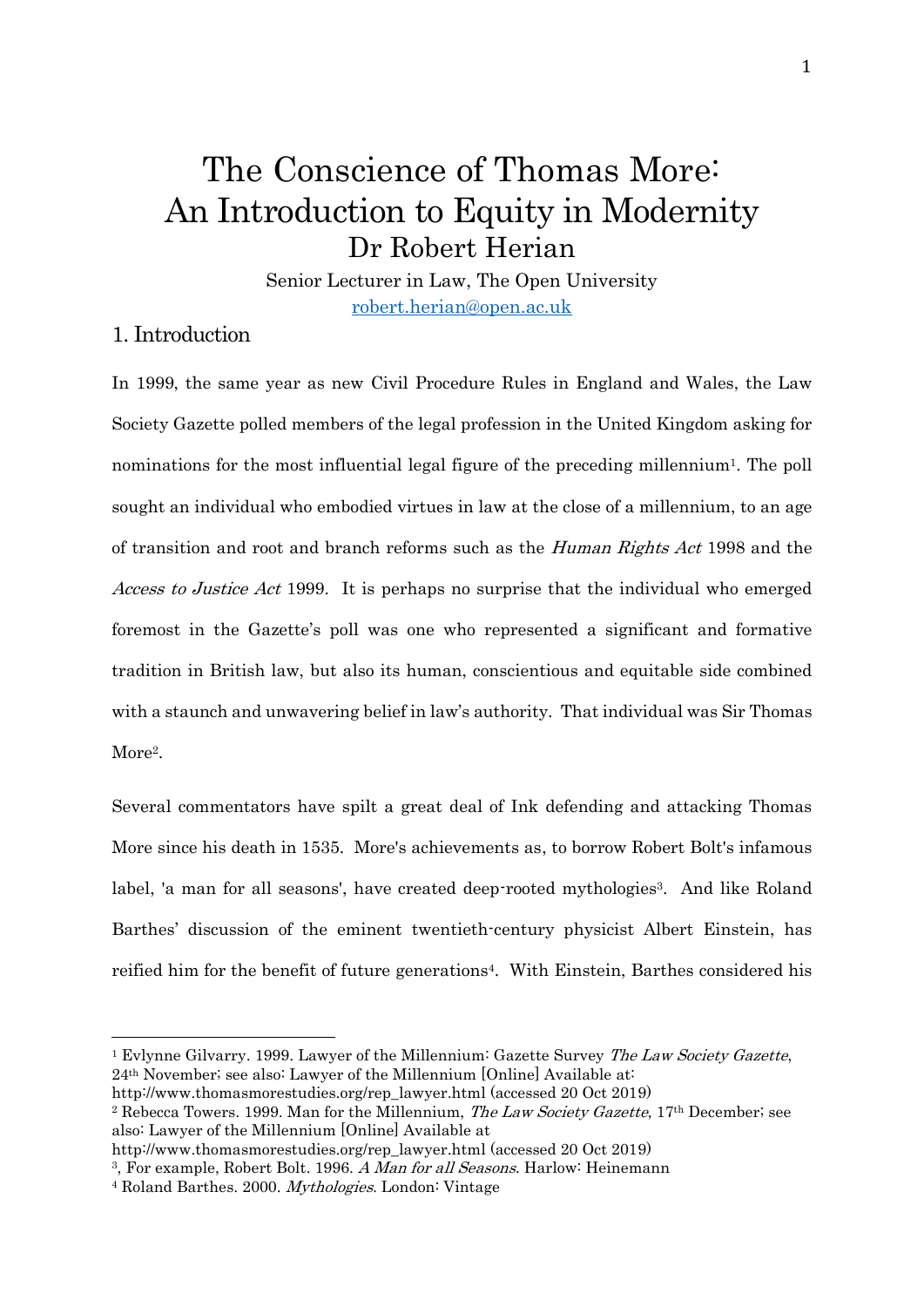brain as that 'object for anthologies, a true museum exhibit'<sup>5</sup> . With Thomas More a candidate for exhibition in this mythological museum of superhuman artefacts would undoubtedly be his *conscience*, to which, Dennis Klinck remarks, More was 'notoriously devoted'<sup>6</sup> . It was this internalised faculty More used to significant public and private effect in his administrative and procedural activities as a statesman, lawyer and, crucially, Lord Chancellor of the Equity jurisdiction<sup>7</sup> . An analysis of Equity in modernity involves, therefore, not just Thomas More, who remains a highly valued symbol of English law, but an understanding the impact of conscience through Chancery as indicative of Equity's value to English law.

I consider the nature of Equity in capitalist modernity to be contingent upon a combination of materially historical, socioeconomic, political and psychological factors<sup>8</sup>. As the Gazette poll implied, it was the high moral integrity and authority of More's conscience that is an enduring pillar of the nation's legal tradition. The Times newspaper further concluded that the former Lord Chancellor was the most likely representation the English people would give of a man who embodied all that was best in English civilization and history<sup>9</sup> . Further, that at his death, as John Guy claims, More had 'earned his place among the very few who have enlarged the horizon of the human spirit<sup>'10</sup>.

<sup>8</sup> The expression of modernity that can be traced throughout this article is indelibly marked by capitalism as form of 'systematic production' broadly defined, although capitalism itself will not be examined in depth here. Modernity is construed, moreover, as a 'Western' phenomenon, insofar as, to echo Anthony Giddens, references to the development or evolution of civil justice is a reference 'to institutional transformations that have their origins in the West' (Anthony Giddens. 1991. The Consequences of Modernity. Cambridge: Polity Press, p.174) <sup>9</sup> The Times, 7<sup>th</sup> February 1978, quoted in Guy, 2000, p.17.

<sup>5</sup> Barthes, 2000, p.68

<sup>6</sup> Dennis R. Klinck. 2010. Conscience, Equity and the Court of Chancery in Early Modern England. Farnham: Ashgate, p.42

<sup>7</sup> J.A. Guy. 2000. Thomas More. London: Arnold, pp.1-18; Russell K. Osgood. 2006. Law in Sir Thomas More's Utopia as Compared to His Lord Chancellorship. Thomas More Studies 1: Utopia, pp.177-187; Travis Curtright. 2009. Humanist Lawyer, Public Career: Thomas More and Conscience. Moreana, Vol.46, No. 176

<sup>&</sup>lt;sup>10</sup> J.A. Guy. 1980. *The Public Career of Sir Thomas More*. Brighton: The Harvester Press, p.203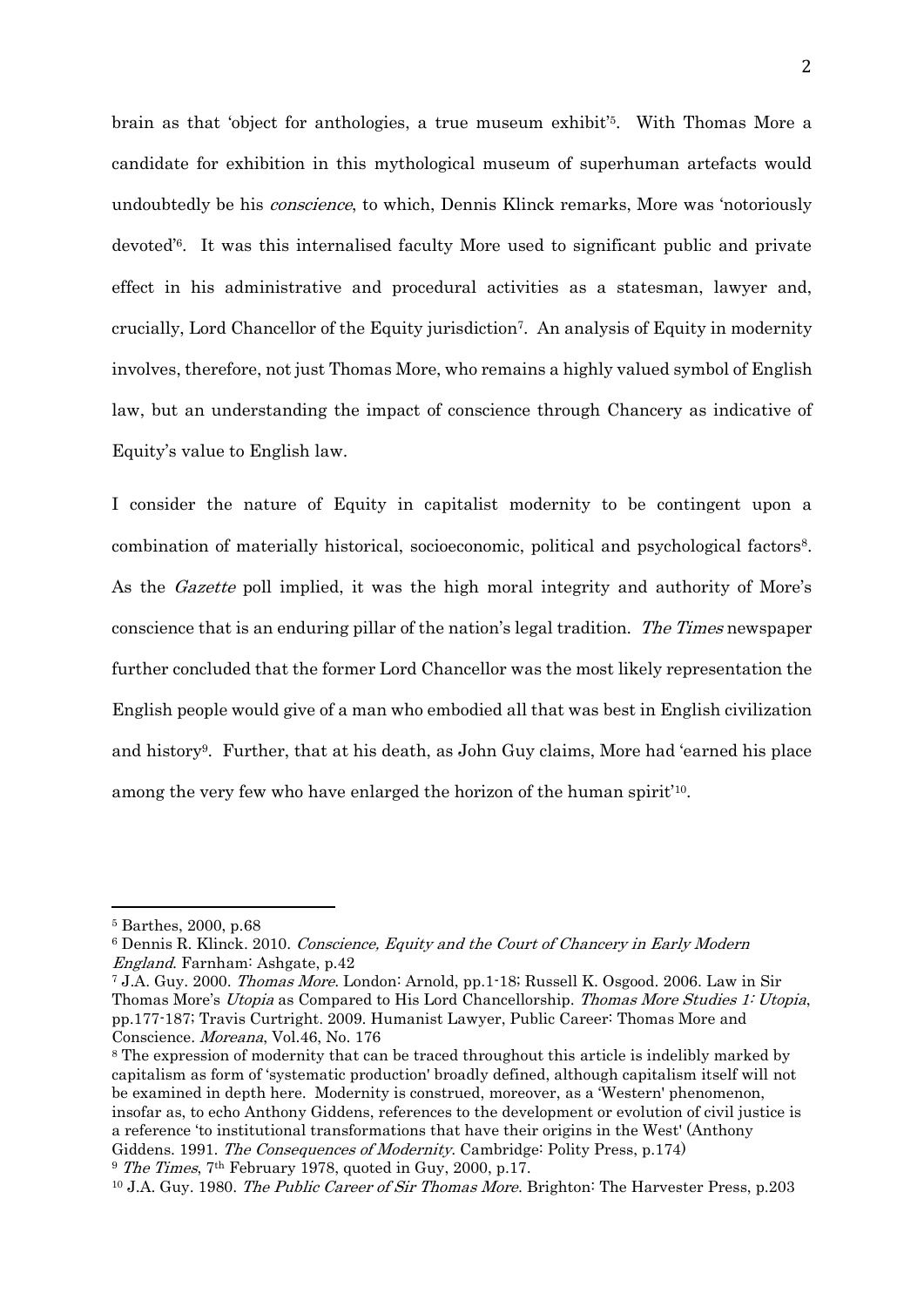For both More's predecessor Cardinal Wolsey and More himself 'conscience remained front-and-centre as far as Chancery was concerned'<sup>11</sup> . The cusp of the Reformation saw the medieval order 'yielding to an intellectual and economic revolution', and Christendom 'rent by the divisions between Protestant and Catholic'12. Thomas More's conscience smashed, with devastating effect, against the first brutal vestiges of modernity and it cost him his life. More also guided Equity towards modernity by, for example, insisting on injunctions 'to prevent unconscientious use of legal rights', an early example of the doctrine of unconscionability that remains indicative of Equity's relative flexibility and discretion within the Common Law<sup>13</sup> .

#### 2. Conscience and moral authority

Examining More's conscience as both mythical and historical provides a bridge between early modern Equity and its present form in the twenty-first century. Christian doctrine relied on metaphysical definitions of Equity as an *ideal* or *principle* which find early formulation, primarily, in Aristotle, to inform the role and place of conscience as More understood it<sup>14</sup>. More's impact on the history of Equity was his contribution to a form of civil justice adjudication directed by conscience and permeated by a significant moral

<sup>11</sup> Klinck, 2010, p.43

<sup>12</sup> John Cardinal Wright. 1976. Saint Thomas More, patron of Lawyers and Model for Our Changing Times. Moreana, No. 51 (September), p.98

<sup>&</sup>lt;sup>13</sup> Harold Potter. 1931. An Introduction to the History of Equity and its Courts. London: Sweet  $\&$ Maxwell, p.45. The extent of the flexibility and discretion of Equity is widely debated and often discussed in terms of the level of containment of flexibility within the rules-based framework and by the points at which rights arise. As Alison Dunn maintains in her discussion of National Provincial Bank Ltd v Ainsworth [1965] 2 All ER 472, despite the view of 'Equity as one in which good morals, ethical justice, duties and reason hold sway, the location of its operation is often within tightly construed property principles' (Alison Dunn. 2012. National Provincial Bank Ltd v Ainsworth (1965). Landmark Cases in Equity. Edited by Charles Mitchell and Paul Mitchell. London: Bloomsbury, p.580); see also: Lord Eldon LC in *Sheddon v Goodrich* (1803) 8 Ves 481 at 497; Langton J in Greenwood v Greenwood [1937] P 157 at 164; Lord Neuberger in Chukorova Finance International Ltd v Alfa Telecom Turkey Ltd [2013] UKPC 20, at 97 and 98 <sup>14</sup> Following Aristotle's conception of Equity (see for example Aristotle. 2009. Nicomachean Ethics. Translated by David Ross. Oxford: Oxford University Press, p.99), it was Christian authors including Thomas Aquinas and Jean Gerson that would provide the substantive arguments for its authority that underpinned More's thinking. See Timothy O. Endicott. 1989. The Conscience of the King: Christopher St. German and Thomas More and the Development of English Equity. Toronto, Faculty of Law Review, Vol. 47, No. 2, pp.549-570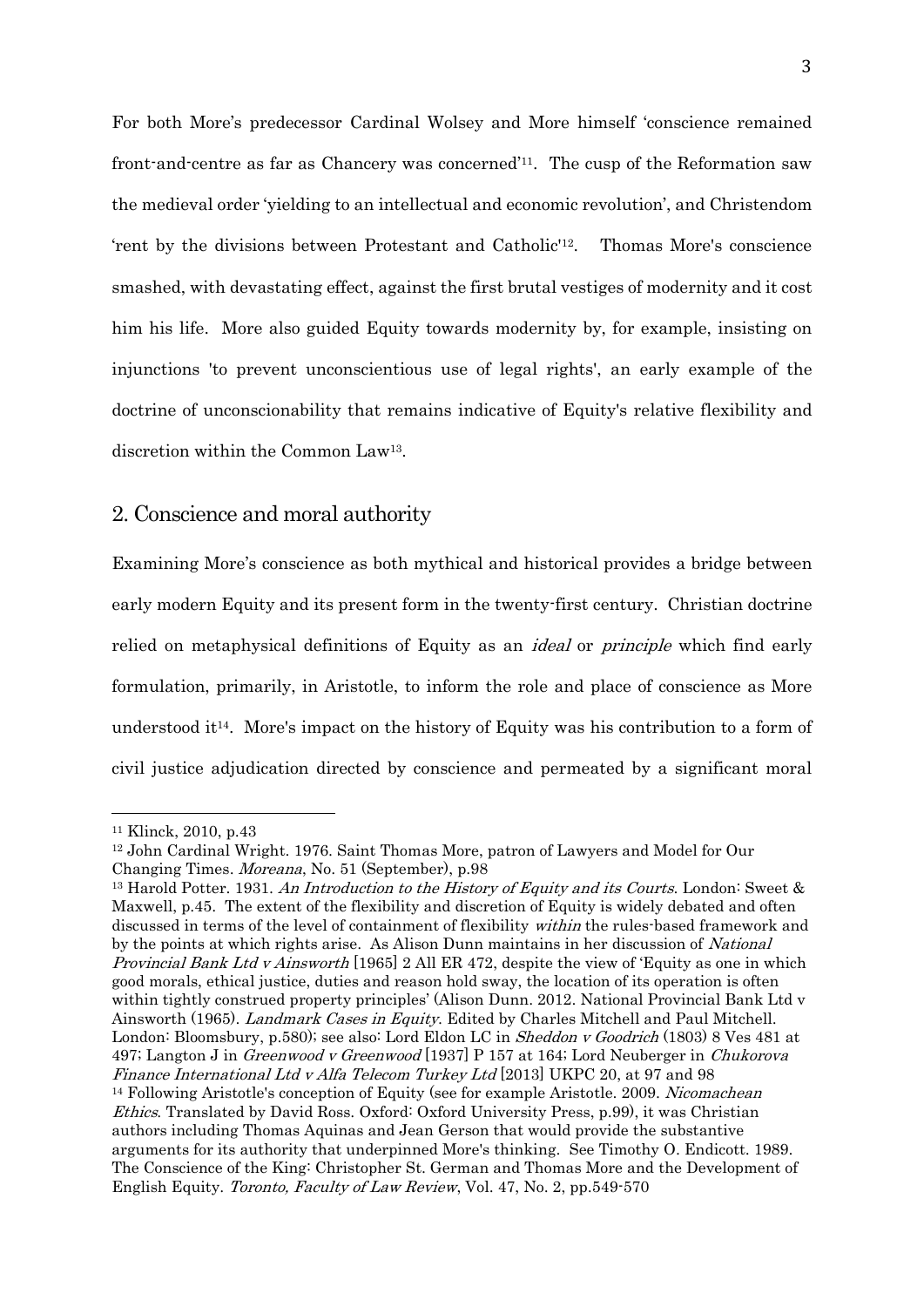ethos, what Ralph A. Newman calls, concerning contemporary Equity, 'the expression of standards of decent and honourable conduct which are the mark of a morally mature society'<sup>15</sup> .

More's conscience engendered a particular form of authority informed by faith and Catholic doctrine. More's conscience directed towards enforcing the will of God and the Church led him, for example, to spend a great deal of energy rooting out, convicting and executing heretics in the years before his Chancellorship<sup>16</sup>. Based on the confession of Sir George Throckmorton to Henry VIII in October 1537, Guy describes how 'More wanted to be remembered not for Utopia or his achievements as Lord Chancellor, but for his stand against Henry VIII'17. A stand that More principally took in the face of the King's desire: a desire to divorce his first wife, Catherine of Aragon, and a desire to remarry against the will of the Pope and the Catholic Church, to whom More was a resolute devotee. Yet, that same conscience in the hands of the inquisitor-More - a side of his character some commentators have suggested he might have shared with the Nazis<sup>18</sup>  $\cdot$  made him a fanatic.

More's conscience-in-action informed positive and negative intellectual projects: a stand against a King whose fevered desire threatened the traditional foundations of the nation, and the torture and murder of so-called 'heretics'. More, like the dualities of Equity, engendered authority and an 'anti-legal element' as a kernel of discretion at the heart of

<sup>&</sup>lt;sup>15</sup> Ralph A. Newman. 1973. The General Principles of Equity, in *Equity in the World's Legal* Systems: a Comparative Study (dedicated to Rene Cassin). Edited by Ralph Newman. Brussels: Établissements Émile Bruylant, p.599

<sup>&</sup>lt;sup>16</sup> More's role as inquisitor and persecutor of what the Catholic Church perceived to be heretics (Lutherans in the main) has played a significant role in many of the revisionist histories of recent years. Whilst these histories serve to reformulate how More's conscience is perceived and alters the complexion of his Chancellorship, his role as a heretic-hunter, a mission he conducted via the Star Chamber rather than Chancery, can be viewed for present purposes as something separate from his role vis-à-vis Equity.

<sup>17</sup> Guy, 2000, p.21

<sup>&</sup>lt;sup>18</sup> See, for example, Jasper Ridley. 1982. Statesman and Fanatic: Thomas Wolsey and Thomas More. London: Constable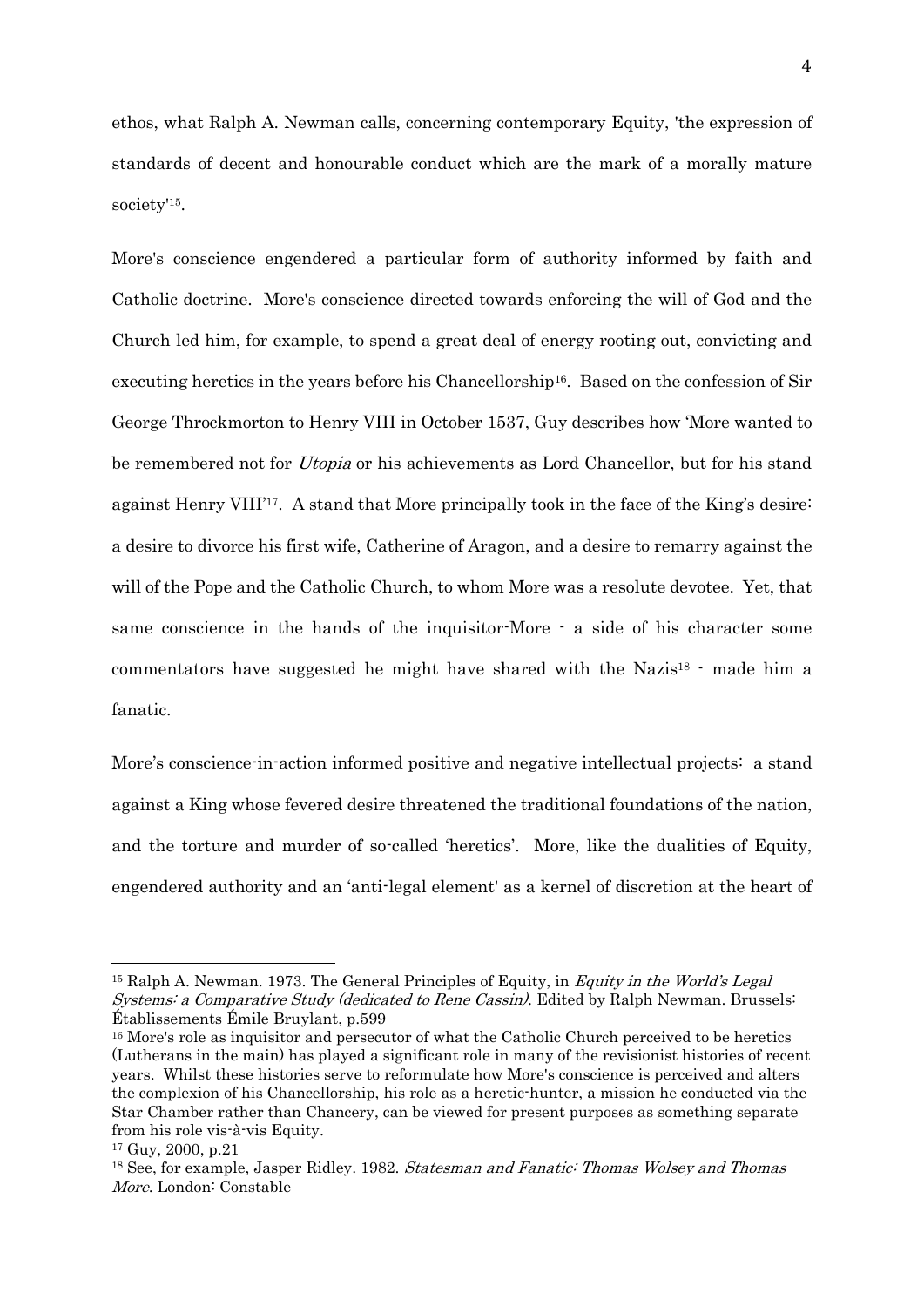formal law and governance in which rule-compliance underpinned by precedent were becoming the norm<sup>19</sup>. Hence, conscience was the moral principle which gave Chancellor More 'the cognitive and coercive authority to pronounce decisions in his courts and bind litigants to observe them'<sup>20</sup> . From the perspective of the history of Equity, W.S. Holdsworth describes this period as one in which 'the common law became more rigid, and less closely connected with the person of the king' <sup>21</sup>. 'The stream of equity ceased to flow through the channel of the common law courts', Holdsworth argues, 'and flowed through the channel of the Council and the Chancery'<sup>22</sup> .

As a divine moral authority, More's conscience had long aimed at forms of authoritarianism by, for instance, enabling 'abstract justice to be done in individual cases, at the cost of dispensing (if necessary) with the law of the state'<sup>23</sup> . Further, More did not claim conscience as a personal standard 'but an objective one', hence its independence from 'the king's prerogative or the individual magistrate'24. Harold Potter maintains that the ecclesiastical Chancellors, of which More was arguably the last in vocation and spirit if not precisely in his training, 'tended naturally to derive their ideas from the conceptions of the canonists. These conceptions depended upon the theory that the law of God governed the universe, and hence His law and the law of nature and reason, which were nearly synonymous, predominated the rules of any State'25. When applied to the theory of transcendentalism that accounts for More's application of conscience as a devout Catholic, statesman and lawyer it is clear from Potter's claim that, shaped by the

<sup>19</sup> 'Anti-legal' was a definition of the nature of Equity made by the twentieth-century jurist

Roscoe Pound. See Roscoe Pound. 1905. The Decadence of Equity. Columbia Law Review, Vol. 5, No. 1 (Jan), pp. 20-21

<sup>20</sup> Guy, 1980, p.43

<sup>&</sup>lt;sup>21</sup> W.S. Holdsworth. 1925. Sources and Literature of English Law. Oxford: Clarendon Press, p.178

<sup>22</sup> Holdsworth, 1925, p.178

<sup>23</sup> Guy 2000, pp.186-208; Holdsworth, 1925, p.179

<sup>24</sup> Fortier, 2005, p.102

<sup>25</sup> Potter, 1931, p.37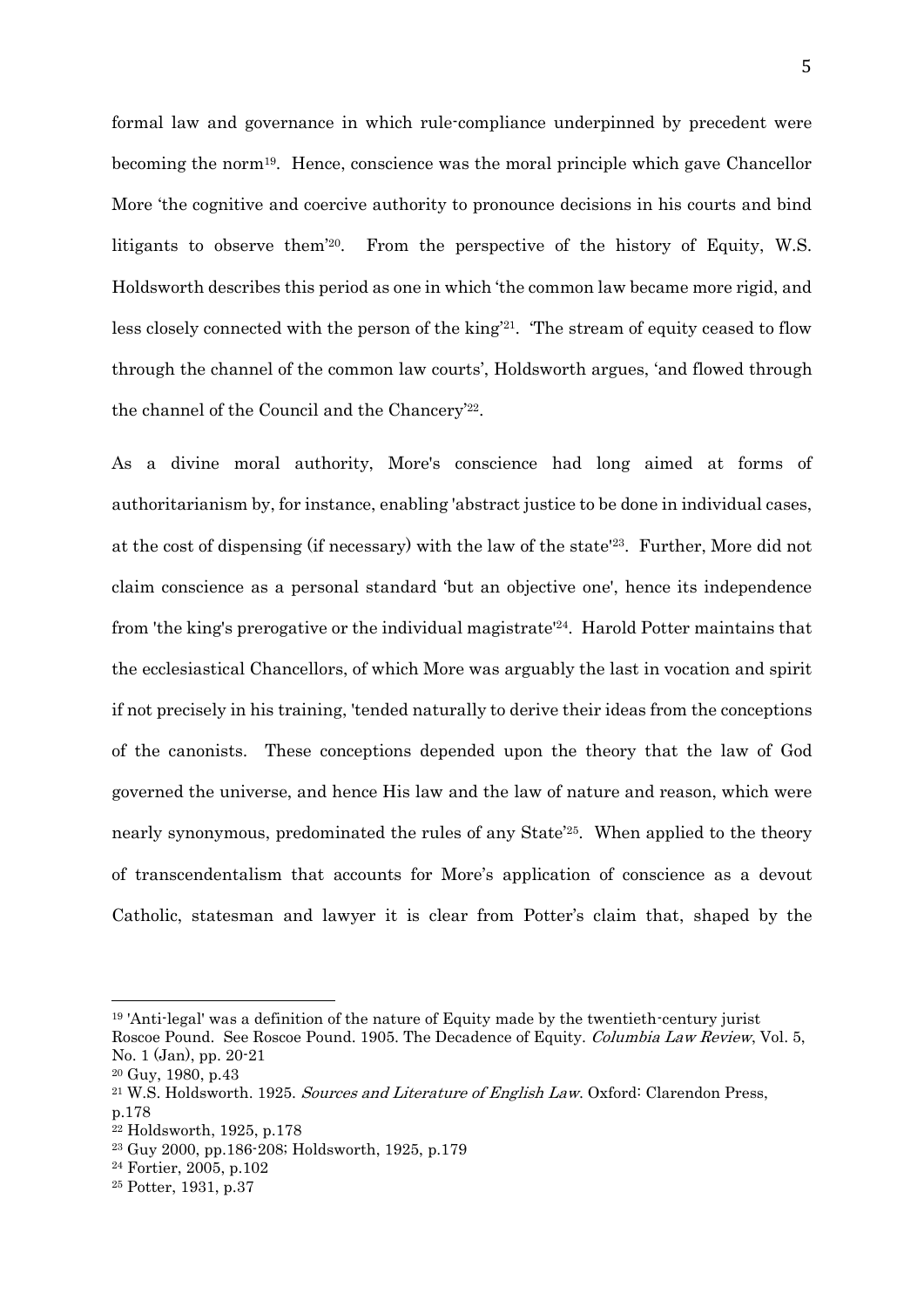teachings of the Catholic Church, More's conscience provided him with a single point of reference for his actions.

A backdrop to the change in the socioeconomic and political landscape of Tudor England that More witnessed remained his faith in the laws of God. How faith manifested in More's Equity brings to mind Pierre Teilhard de Chardin's notion of faith as an operative power, meaning an efficacy to prayer that is both tangible and certain in the world. As de Chardin suggests, in a manner that resonates with descriptions of the moral authority of More's conscience discussed here, 'all the natural links of the world remain intact under the transforming action of "operative faith"; but a principle, an inward finality, one might almost say an additional soul, is superimposed upon them'<sup>26</sup> .

Further, the influence of Catholicism contributed to More's Equity as a paternal order. Pierre Legendre talks of paternity within the procedural juridical structure as More would have recognised it, dominated as More's Equity was by the centrality of a judge-cumfather (confessor)<sup>27</sup> . And despite Legendre's focus on Roman Law, a civil law system that Guy maintains did not threaten the authority of the Common Law system during the Tudor period, the paternal figure as both external, public judge and internal, private father-confessor finds form in the image of Chancellor More<sup>28</sup>.

More undertook both formal, morning sittings as a judge in Chancery and Star Chamber and an open hall confessional at his home in Chelsea in the afternoon, so he might allow litigants to 'more boldly come to his presence'<sup>29</sup>. More was viewed (and viewed himself),

<sup>&</sup>lt;sup>26</sup> Pierre Teilhard de Chardin. 1964. Le Milieu Divin: An Essay on the Interior Life, London: Fontana, pp.135-136

<sup>&</sup>lt;sup>27</sup> Pierre Legendre. 1997. Law and the Unconscious: A Legendre Reader. Edited by Peter Goodrich. Translated by Peter Goodrich with Alain Pottage and Anton Schütz. Basingstoke: Palgrave Macmillan;

Guy, 2000, p.171

<sup>&</sup>lt;sup>28</sup> J.A. Guy. 1977. *The Cardinal's Court*. Hassocks: The Harvester Press, p.131

 $29$  William Roper. 1626. Life of Sir Thomas More. [Online] Available at

http://www.fordham.edu/halsall/mod/16Croper-more.asp (accessed 31 Oct 2019)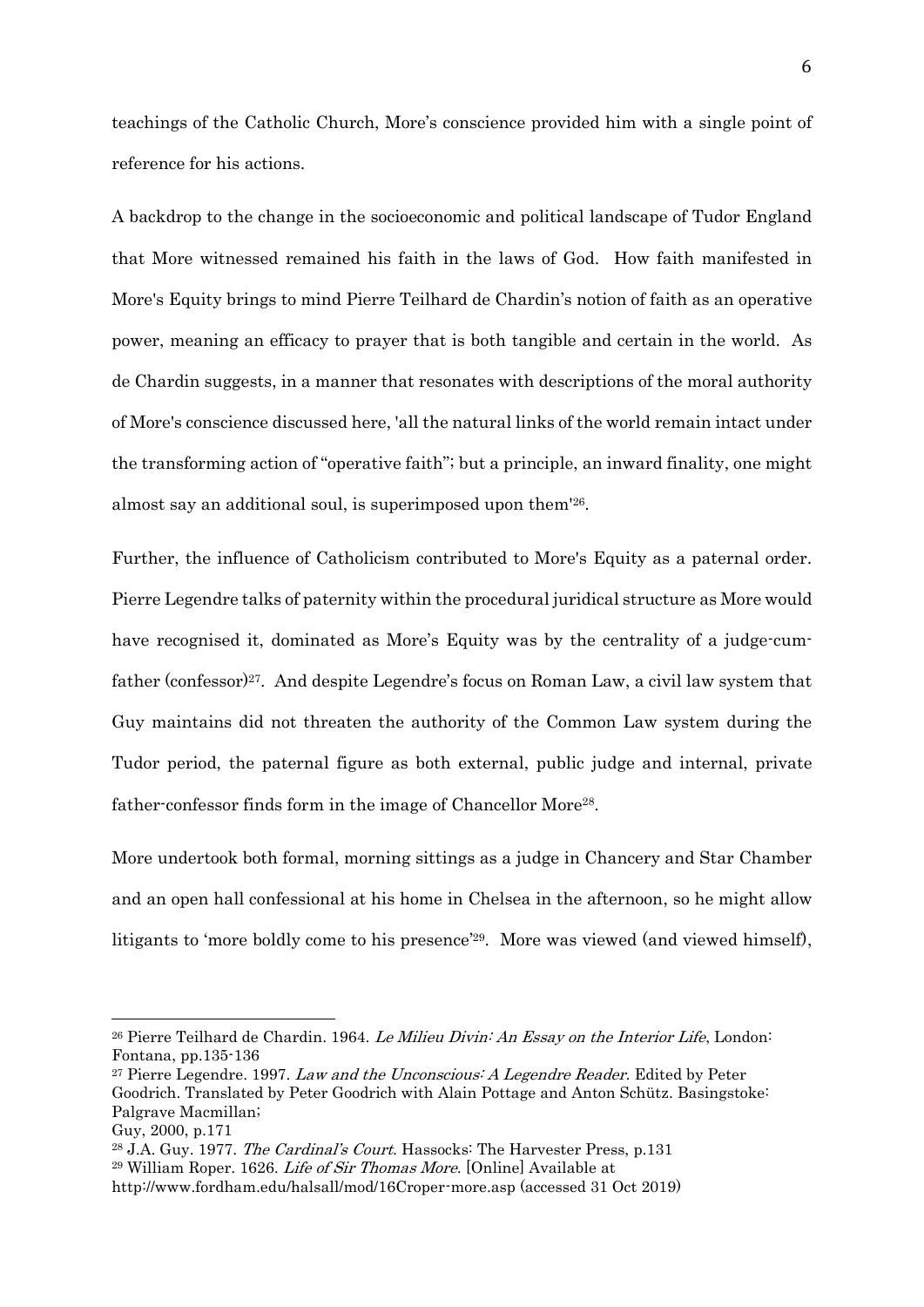in this sense, as a 'family man' who garnered respect not only from his wife and children, but the extended family of litigants who sought his counsel, wisdom, discretion, and, above all, the divine moral authority of his conscience. William Roper, More's son-in-law, highlights this view of More in his book, *Life of Sir Thomas More*<sup>30</sup>. More acknowledges his paternal role and duty in an illustration of domesticity that implies a belief in principles that extend far beyond his home life:

You see, when I come home, I've got to talk to my wife, have a chat with my children, and discuss things with my servants. I count this as one of my commitments, because it's absolutely necessary, if I'm not to be a stranger in my own home. Besides, one should always try to be nice to the people one lives with, whether one has chosen their company deliberately, or merely been thrown into it by chance or family-relationship – that is, as nice as one can without spoiling them, or turning servants into masters<sup>31</sup>.

More's intellectual tradition and understanding of conscience – his legacy of a moral ethos underpinning general equitable principles and doctrines of, *inter alia*, honourable conduct – has assumed a mutant form in contemporary civil justice. Whilst More offers a conceptual bridge between Equity then and now, the socioeconomic and political contexts in which Equity exists today have changed. What I refer to as Equity fetishism shows that, whilst the language of conscience remains at the forefront of contemporary civil justice and a basis for Equity's reasoning and adjudication, conscience is transformed by the demands of economic reason. In place of conscience as the rich form of moral reasoning that More understood, is a hollow and transient ethics that tightly cleave to private property and notions of wealth creation and management.

<sup>30</sup> Roper, 1626

<sup>&</sup>lt;sup>31</sup> More's letter to Peter Gilles in the preface to Thomas More. 1965. *Utopia*. Translated by Paul Turner. Harmondsworth: Penguin, p.30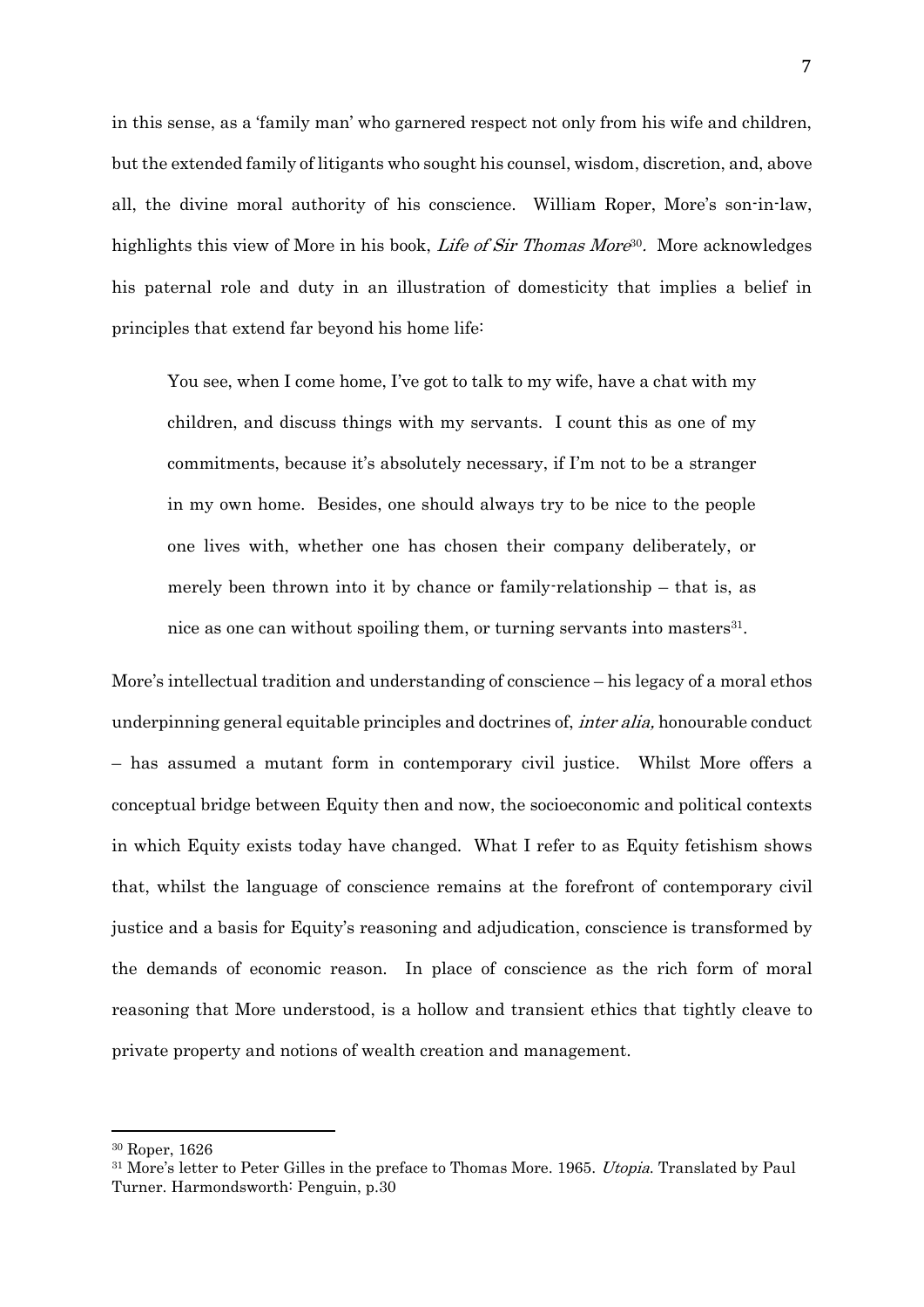It is important at this point to recognise the importance of the dialogue between socioeconomic and political factors, themes of conscience, and Equity, but, equally, that the dialogue is not new. John Guy, F.W. Maitland and others posit More as a key figure during a transitional phase in Equity's history, a 'sea-change' as Dennis R. Klinck suggests<sup>32</sup>. More's Equity existed on the cusp of two worlds. The first an ideal and intellectual project, a utopian view of Equity balancing out the need for certainty in rulemaking with the need to achieve fair results in individual circumstances through measures of discretion, agility, adaptability and flexibility. The second, Equity as a system of codification, precedent and rule, in which institutionalised moral capacities are those of brute economic and commercial efficiencies and cost-effectiveness. More's Equity and the conscience that guided it was a trigger for divisions within civil justice that capitalism has, since, exploited for the benefit of stakeholders.

#### 3. More's sacred adjudication of profane equity

Nicholas Phillip's bill complained that although four out of five feoffees to his use were willing to execute their estate to him, one John Lilley had refused against 'all right and conscience'. Having neither 'ability nor power' to enter, and having no remedy at common law, the plaintiff begged More to compel Lilly to agree with his co-feoffees. No degree is extant in the case, but a writ of *subpoena* was issued, ordering the defendant's immediate appearance in Chancery to explain his alleged breach of trust<sup>33</sup>.

More's rise to the high office of Lord Chancellor, and the subsequent impact this office had upon Equity and civil justice, can be explained in the following ways. First, More was born into a family with legal traditions. Becoming a lawyer was all but determined for More at

<sup>32</sup> Klinck, 2010, p.44

<sup>33</sup> Case report quoted in Guy, 1980, p.55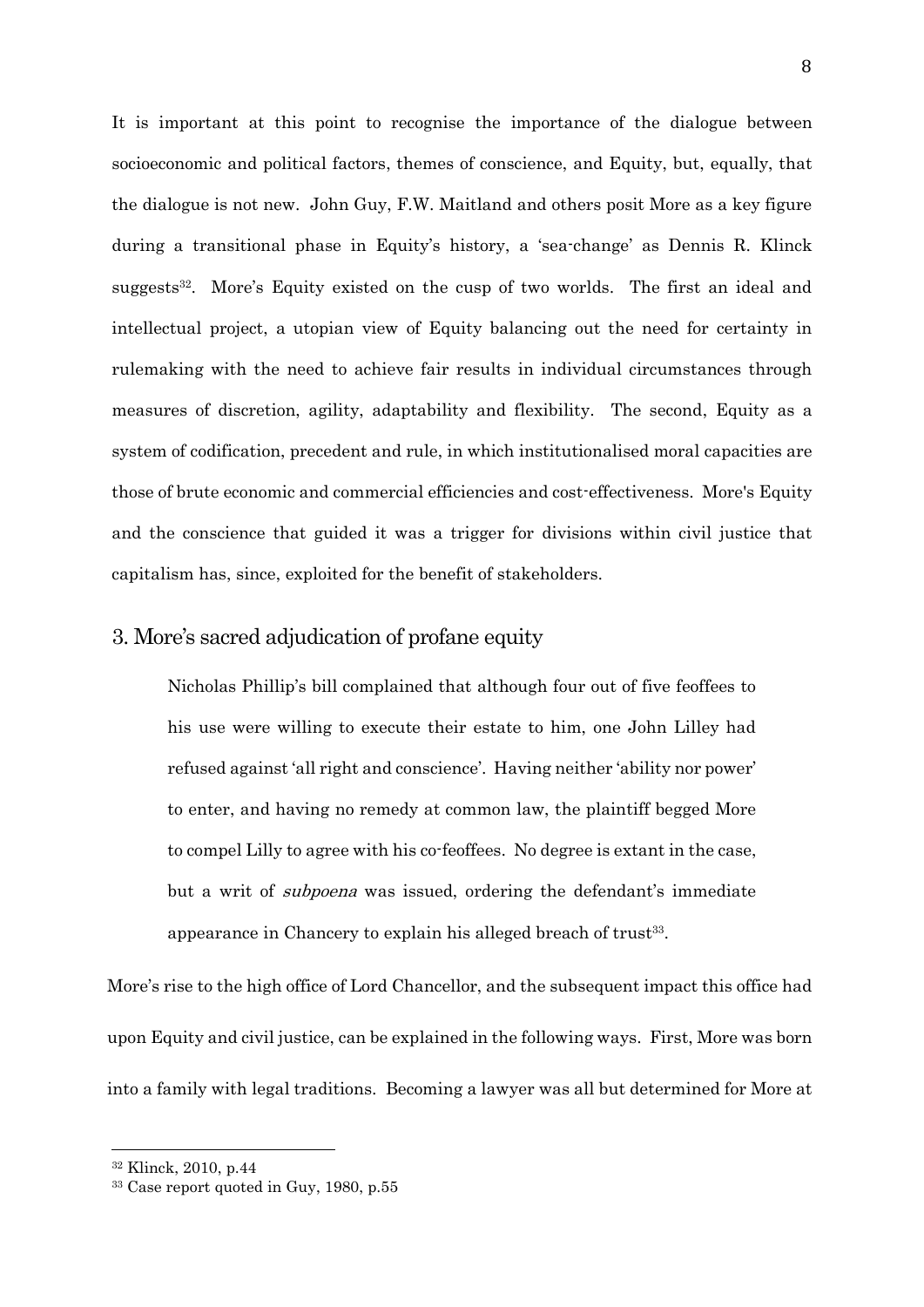birth, and by late youth he was on track for a noteworthy legal career. Second, the indelible mark left on More and the wider legal landscape from the Tudor period onwards by his predecessor as Lord Chancellor, the formidable, ambitious, and despised, Cardinal Wolsey. Guy has suggested that the policies and procedures developed by Wolsey during his fourteen years as Lord Chancellor – many of which echo Legendre's principle of paternity discussed above – were highly influential on More's Chancellorship following Wolsey's disgrace in 1529. Guy maintains that as Lord Chancellor, Wolsey insisted that litigants should present their complaints to him personally,

His system was of his own creation. He expected suitors to follow the procedures he laid down, to submit to independent arbitration wherever possible, and to be governed by the golden rule of equity: 'Do as you would be done by' – as Christ himself commanded in the Sermon on the Mount<sup>34</sup>.

Wolsey has a large part in the story of More's Equity. Potter describes Wolsey as the 'last of the succession of great ecclesiastical Chancellors who had built up a jurisdiction capable of great elasticity, and founded upon peculiar principles, dependent as they were primarily upon conscience rather than external acts'<sup>35</sup> . More trained and practised as a lawyer for several years before his Chancellorship. This means he differed from the prelate Wolsey in having training in law, although More continued to subscribe to Wolsey's view of Chancery as an institution through which he could communicate and apply the laws of God.

<sup>34</sup> Guy, 1980, p.131

<sup>35</sup> Potter, 1931, p.43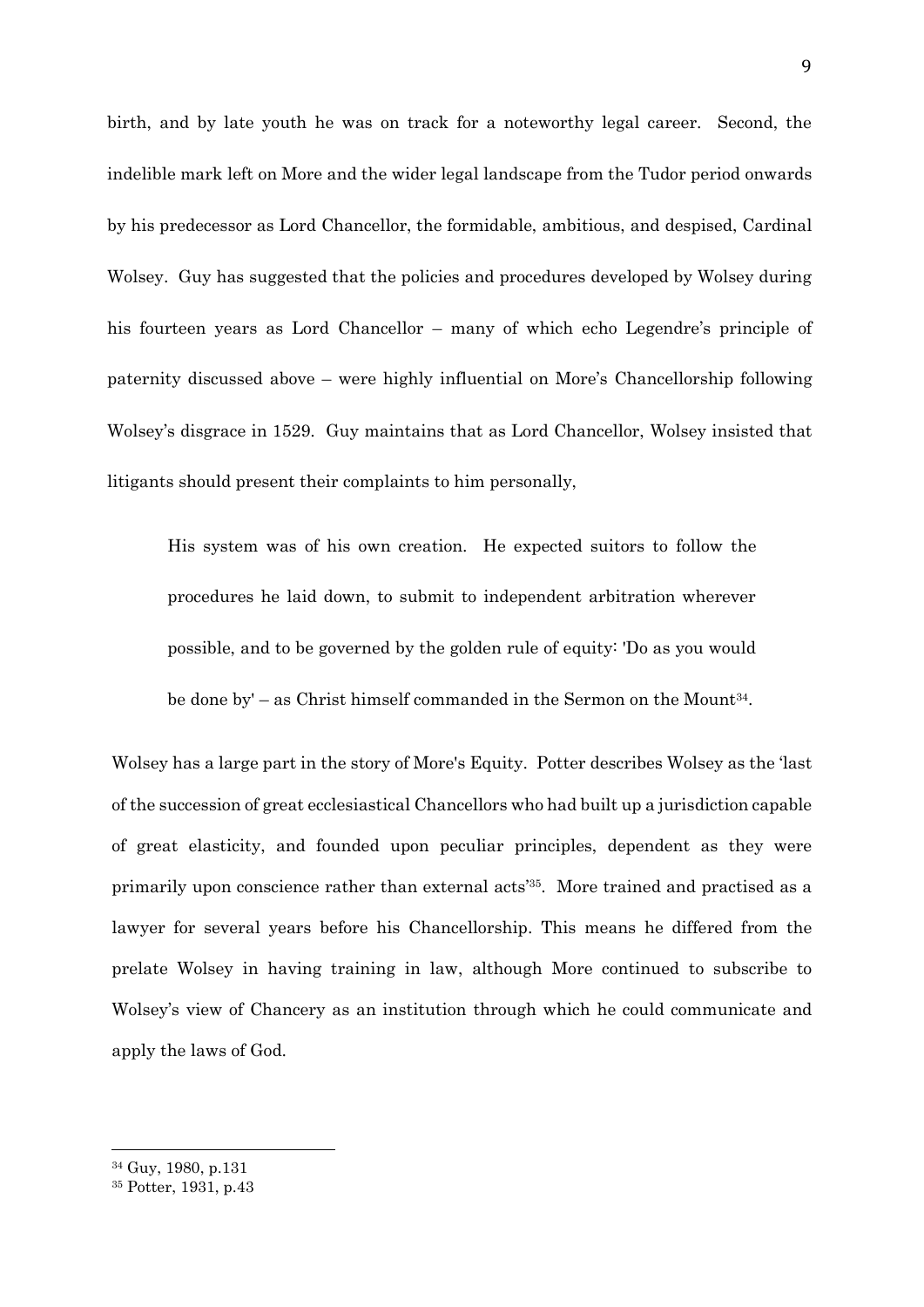As the first lawyer in one hundred and fifty years to become Chancellor, More inherited Wolsey's ecclesiastical approach to the office as one between the sacred institutions of the church and the profane institutions of the law. As a lawyer, More's view of Equity was equally subject to an intellectual legal tradition not shared by Wolsey. What distinguished More's Chancellorship from Wolsey's was, arguably, More's emphasis upon tighter and more efficient forms of bureaucracy. 'Whereas Wolsey had been hubristic and relaxed about justice' Guy claims, 'More tightened up the practical procedures'36. More highlighted this distinction, as a lawyer rather than prelate, in the speech he gave at his trial for treason for failing to support Henry VIII's move away from the papal authority of Rome, when he thanked his King for placing him in so high an office as that of Chancellor, 'that he never did to temporal man before'37. As both a young lawyer and senior servant of the King, More's temporal and spiritual life coalesced in his professional life, as a human *corpus aequitas* that was, for a time, mirrored in and exercised through his command of Chancery Equity. This characterisation of More is perhaps most recognisable in the ambivalence of his features, at once unyielding and compassionate, in the famous portrait by Hans Holbein the Younger in 1527.

More's devotion to the Catholic Church provided a constant backdrop to his every word and deed as a lawyer, so even though he may have loved the King and the law, he ultimately had only one master, God<sup>38</sup>. His devotion to God and the Catholic Church were so profound that many, including his father, an eminent Common Law judge, believed it would take him away from practising law and into the priesthood<sup>39</sup>. Whilst still a young

<sup>37</sup> Sir Thomas More's Speech at his Trial. 1535. [Online] Available at

University of St Thomas Law Journal, Vol. 1, No.1 (Fall), p.581 – 'More was a paragon of piety in its various dimensions'; Robert Keane. 2004. Thomas More as a Young Lawyer, Moreana, Vol.41, 160 (Dec.), p.71; Osgood, 2006, p.185 – 'More was a cruelly divided man, meaning he was torn between his desire to serve the Crown and his own wish to prepare for heaven' <sup>39</sup> Keane, 2004, p.51

<sup>36</sup> Guy, 2000, p.218

http://www.luminarium.org/renlit/moredefense.htm (accessed 28th October 2019)

<sup>38</sup> Steven D. Smith. 2003. Interrogating Thomas More: The Conundrums of Conscience.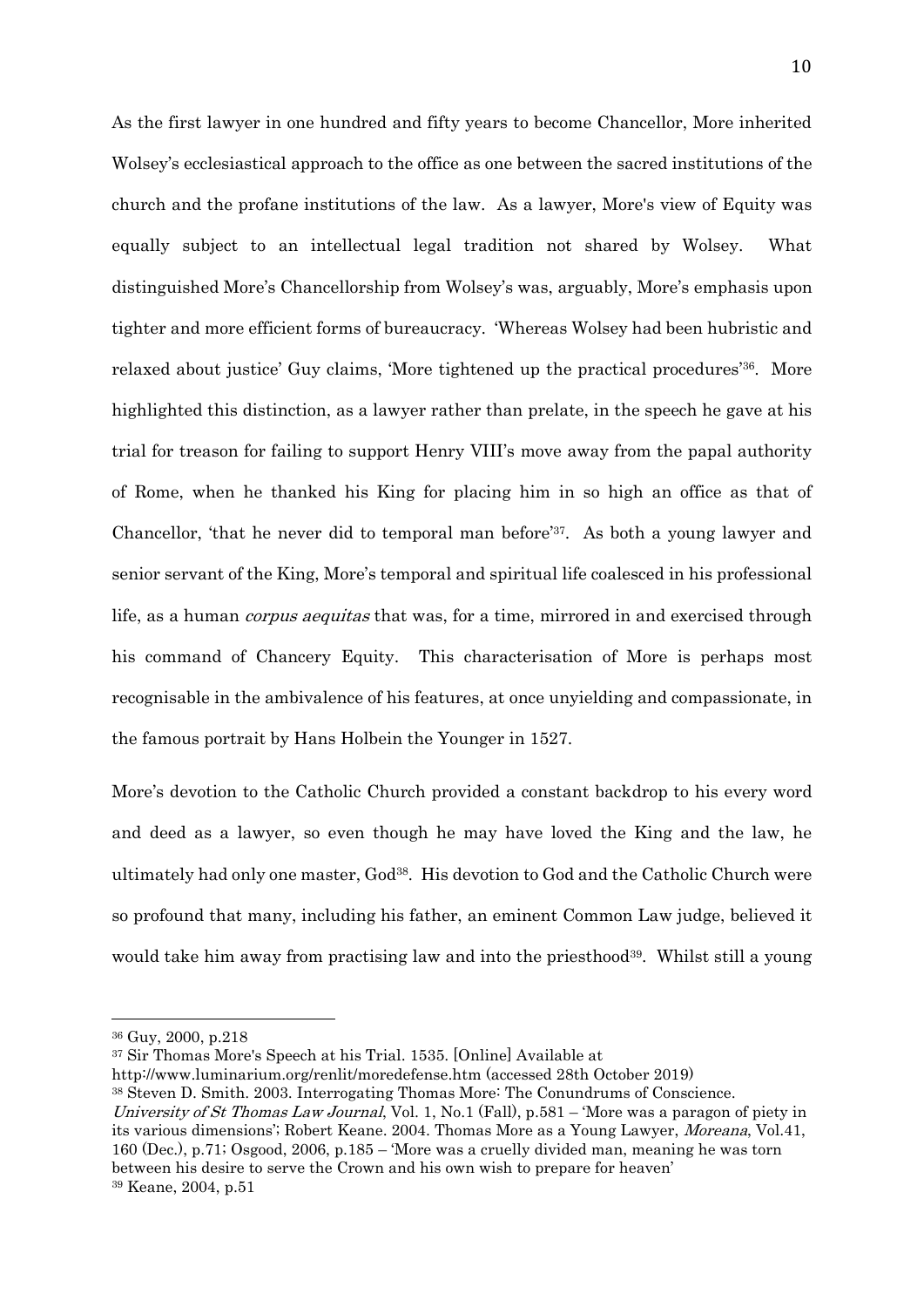lawyer, following his daytime observance at the courts of Westminster Hall and the necessary socialising in the collegiate atmosphere of Lincoln's Inn, More would regularly decamp to the contemplative surrounds of Charterhouse. Then on the very fringes of the City of London Charterhouse was a place 'for men who sought asceticism, poverty, solitude and lifelong chastity [...] a place for men who were willing to detach themselves from the pursuit of pleasure, estates, riches and titles'40. This was a practice that More continued as an elder statesman and Chancellor, although eventually only in a private chapel near his house in Chelsea called the New Building.

Charterhouse was very different in temperament and tempo to Westminster Hall. The ascetic life More fostered in Charterhouse was the opposite of the proprietary and material assertions and aspirations of many of the litigants More encountered as Lord Chancellor. While the Christian Church remained a powerful and influential guiding hand in society, a growing interest in the value and power of private property showed ever clearer to More. In a telling parallel with the nineteenth century, this made the sixteenth century what R. H. Tawney has called, both an age of social speculation and social dislocation<sup>41</sup>. Capitalism was yet to emerge as a dominant social and political idea and force, and More saw nothing resembling the commercial form capitalism would assume in the aftermath of the Enlightenment<sup>42</sup>. The green shoots of both great theories of modernity were, however, in More's world in terms of the advantages that wealth and private property offered an individual who could successfully enforce a right or stake a claim. Hence, during his relatively short time as Chancellor More oversaw a sharp

<sup>40</sup> Keane, 2004, p.52

 $41$  R.H Tawney. 1990. Religion and the Rise of Capitalism. London: Penguin, p.76

<sup>42</sup> Ellen Meiksins Wood argues that: 'The Enlightenment is typically conceived of as a, if not the, major turning point in the advance of modernity, and the conflation of modernity with capitalism is most readily visible in the way theories of modernity connect the Enlightenment with capitalism' (2017. *The Origins of Capitalism: A Longer View*. London: Verso, p.183)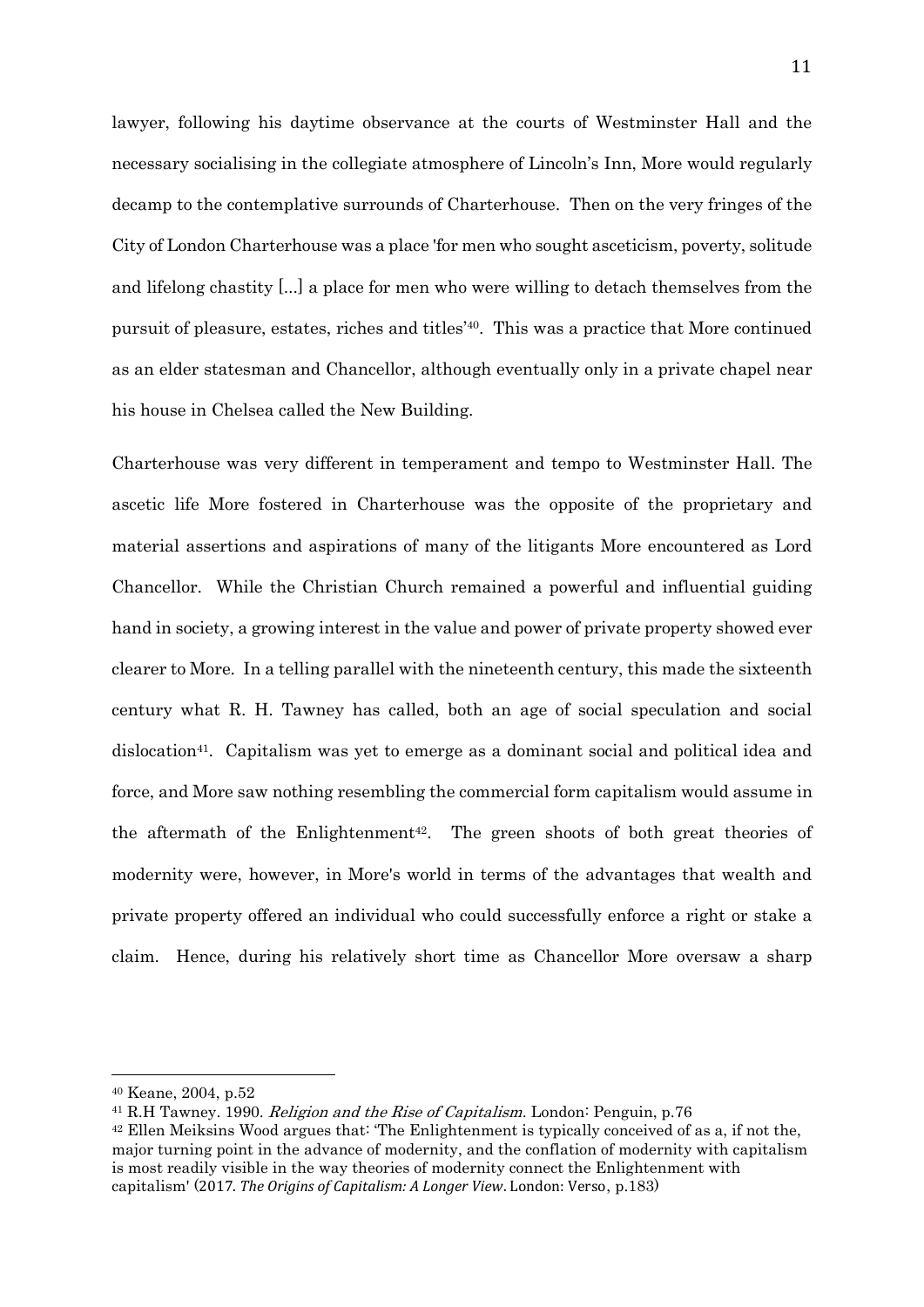increase in the business of Chancery involving, in the main disputes over real property and chattels real<sup>43</sup>.

The role of the Catholic Church (and the beginnings of Protestantism<sup>44)</sup> in the day-to-day life of civil justice under More's Chancellorship was significant. As was the influence of Canon Law, which proved a major battleground between More and another key figure in the development of Equity during this period, Christopher St. German<sup>45</sup>. 'St. Germain's [sic] studies in the canon law, and his knowledge of English law, naturally led him to interest himself in the development of equity', maintains Holdsworth, 'which, up to this time, had been closely connected with the canon law, because it had been mainly developed by the ecclesiastical Chancellors', notably Wolsey and to a lesser extent More<sup>46</sup>. 'More would have transformed the common law', argues Timothy Endicott, 'where St German would transform the chancellor's equity'<sup>47</sup>. More's adversarial dialogue with Christopher St. German centred on the latter's book, Doctor and Student, a text that framed secular conceptions of Equity for generations and questioned More's application of conscience in a nexus of sacred and profane adjudication48. 'On one side of the transition from spiritual to temporal supremacy lay the shattered and increasingly subordinate

<sup>43</sup> Guy, 1980, p.50

<sup>44</sup> Even as More accepted the Great Seal and the office of Chancellor, the Reformation Parliament of 1529 was taking its seat and the inseparability of legal, political and religious interests of rival hues bound up in the activities of State was to become all the more acute, spearheaded by Henry VIII's unremitting desire to break free of his marriage to his Queen, no matter the extremity of action that would entail, and a level of anticlericalism advocated by the Common's (Guy, 1980, pp.110-125)

<sup>45</sup> More's devotion underpinned a particular and powerful belief in Canon Law as the true Law of Christendom; J.A. Guy. 1984. Thomas More and Christopher St. German: The Battle of the Books. Moreana, XXI, 83-84 (Nov.), p.14. In spite of the pervasive role of churchmen in shaping Equity and Chancery up to and in many ways including More, it is worth noting that, as Richard Hedlund claims, the 'exact influence of canon law on English equity is subject to debate. There was not a direct translation from the ecclesiastical courts into Chancery, but there are some stark similarities, in terms of both substantive and procedural rules' (2015. The Theological Foundations of Equity's Conscience. Oxford Journal of Law and Religion, Vol. 4, Issue 1, p.123) <sup>46</sup> Holdsworth, 1925, p.186

<sup>47</sup> Endicott, 1989, p.567

<sup>48</sup> Holdsworth, 1925, p.185; Guy, 1984, pp.5-25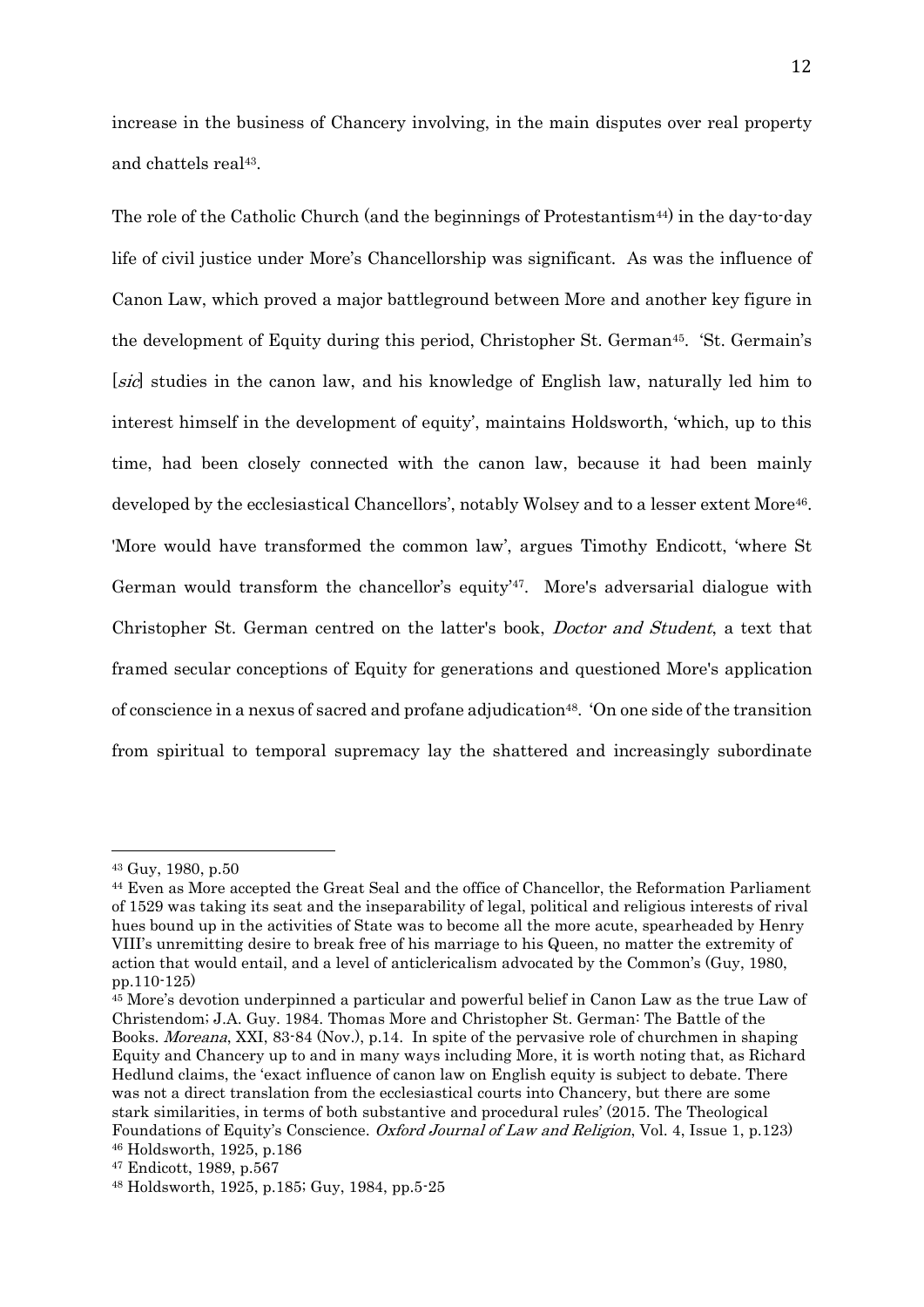jurisdiction of spiritual law', argues Peter Goodrich, and the 'distinction is signalled most powerfully in the debate between Sir Thomas More and Christopher St German'<sup>49</sup> .

The importance of *Doctor and Student* is clear in the formation of modern Equity, and its endurance as one of the first legal textbooks is evidence of this. As Franklin Le Van Baumer states, *Doctor and Student* functioned as 'the basic handbook for law students up to the time of Blackstone', by which time the systemisation of Equity under the rising influence and authority of a nascent capitalism was underway and the Equity More fostered out of favour50. Contrary to More, St German stipulated that conscience in Equity did not rely on the Catholic imagination but was 'consistent with the ordinary law' and grounded in the 'law of reason, the law of God, and – particularly significant for his project – the law of man'<sup>51</sup> . In the eighteenth century, William Blackstone established directions as to the proper function of the Common Law courts in his Commentaries, including a clear rebuke to the role of conscience in adjudication.

Blackstone did not precisely echo St German's work but built on the foundations to further distance Equity from More's reasoning. Blackstone saw the systemisation of the law as his key aim, but it was, arguably, a continuation of the project of reconciling Christian thought and practice with aspects of the modern, secular law started by St German's desire to remove conscience 'as the motive force in equity<sup>52</sup>. The foundations St. German laid are thus in evidence in the following passage from Blackstone:

For it is an established rule to abide by former precedents, where the same points come again in litigation; as well to keep the scale of justice even and

<sup>49</sup> Goodrich, 1996, p.16

<sup>50</sup> Franklin Le Van Baumer. 1937. Christopher St. German: The Political Philosophy of a Tudor Lawyer, The American Historical Review, Vol. XLII, No. 4, (July), p.631

<sup>51</sup> Klinck, 2010, p.50 and p.56

<sup>52</sup> Endicott, 1989, p549; Goodrich, 1996, p.17 – 'the principle effect of his [St. German's] arguments was to insist upon the right of the common law to incorporate or to subsume the spirituality. It is not that the spiritual jurisdiction should be removed or abandoned but rather that it be transferred so as better to reflect the 'true state of English law'.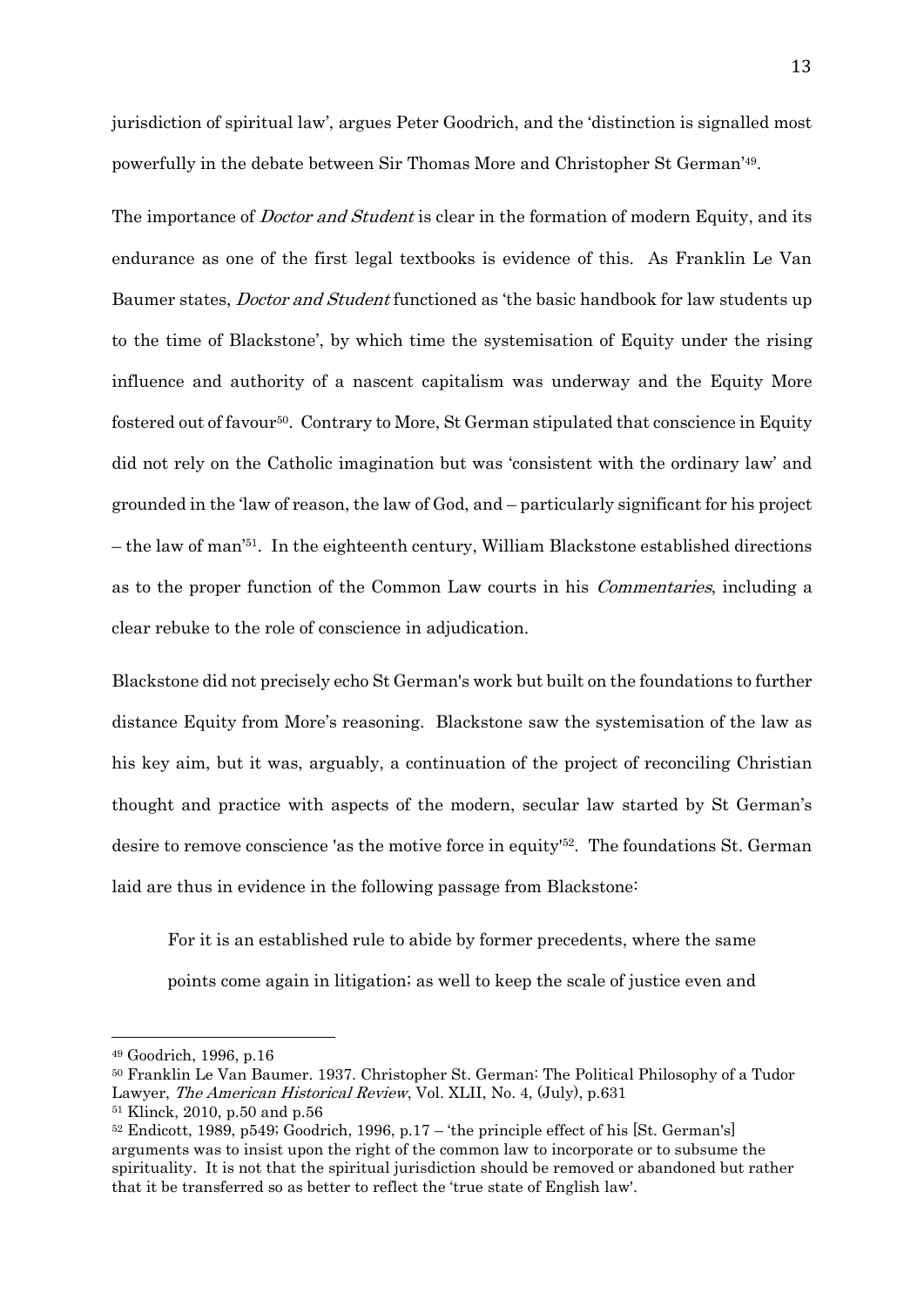steady, and not liable to waver with every new judge's opinion; as also because the law in that case being solemnly declared and determined, what before was uncertain, and perhaps indifferent, is now become a permanent rule, which it is not in the breast of any subsequent judge to alter or vary from, according to his private sentiments: he being sworn to determine, not according to his own private judgment, but according to the known laws and customs of the land; not delegated to pronounce a new law, but to maintain and expound the old one. Yet this rule admits of exception, where the former determination is most evidently contrary to reason; much more if it be contrary to the divine law. But even in such cases the subsequent judges do not pretend to make a new law, but to vindicate the old one from misrepresentation. For if it be found that the former decision is manifestly absurd or unjust, it is declared, not that such a sentence was bad law, but that it was not law; that is, that it is not the established custom of the realm, as has been erroneously determined. And hence it is that our lawyers are with justice so copious in their encomiums on the reason of the common law; that they tell us, that the law is the perfection of reason, that it always intends to conform thereto, and that what is not reason is not law. Not that the particular reason of every rule in the law can at this distance of time be always precisely assigned; but it is sufficient that there be nothing in the rule flatly contradictory to reason, and then the law will presume it to be well founded - Non omnium, quae a majoribus nostris constituta sunt, ratio reddi potest. Et ideo rationes eorum quae constituuntur, inquiri non oportet: alioquin multa ex his, quae certa sunt, subvertuntur 53 .

<sup>&</sup>lt;sup>53</sup> William Blackstone. 2009. Commentaries on the Laws of England Book I. [Online] Available at https://www.gutenberg.org/files/30802/30802-h/30802-h.htm (accessed 19 June 2019) at 69 and 70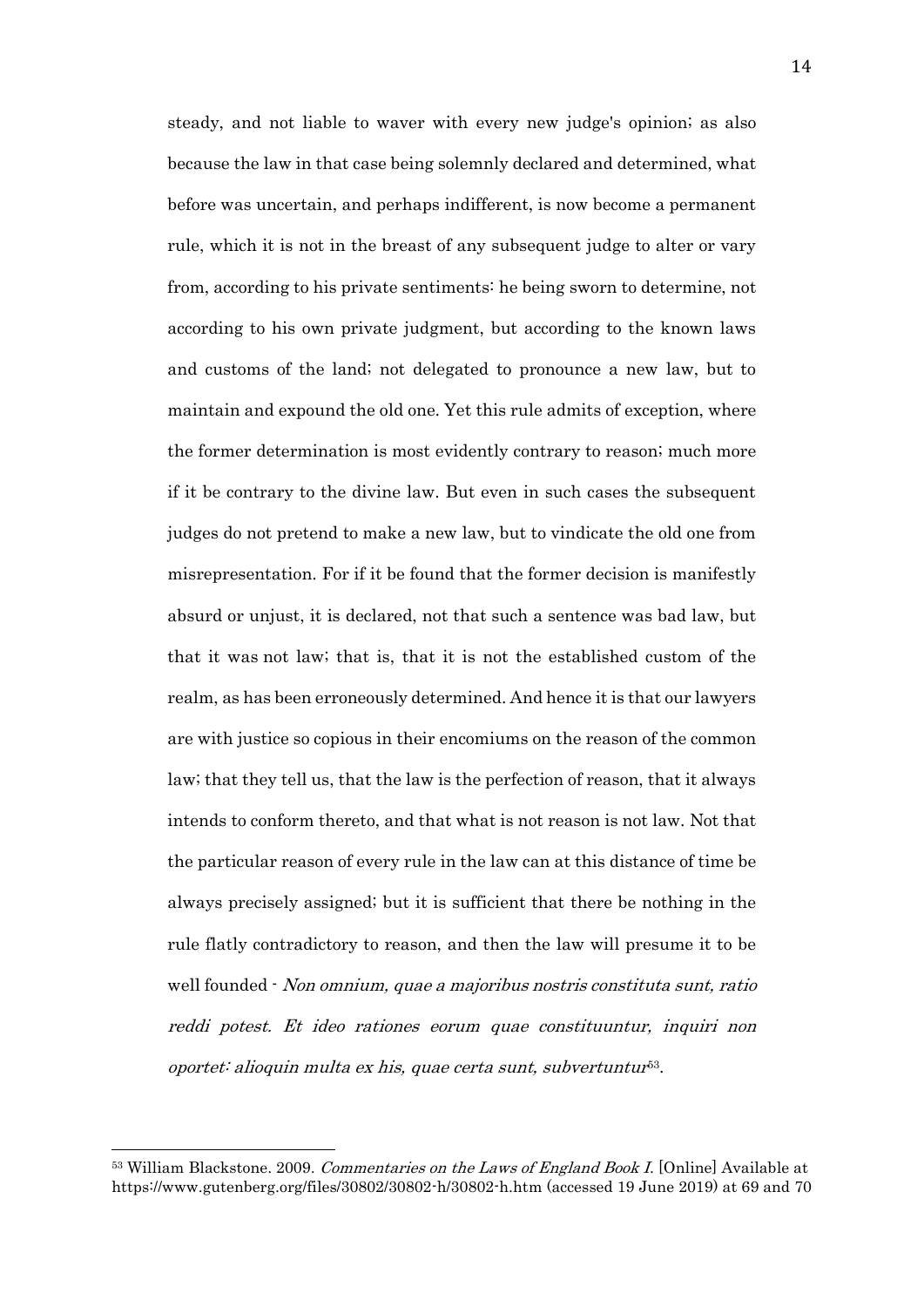Holdsworth argues that, for St. German in the sixteenth century 'the rules of the common law were still fluid, and the rules of equity were still more so', therefore, 'it was possible that changes in common law rules, which made recourse to equity no longer necessary, would enlarge the jurisdiction of the common law courts and curtail the jurisdiction of the court of Chancery' 54 . 'This was not possible', concludes Holdsworth, 'in the middle of the eighteenth century'<sup>55</sup> .

Dennis Klinck cautions against seeing St. German as the 'harbinger of a new age of equity', however, as his position was 'hardly an abrupt departure from medieval concepts' and he was as much 'the inheritor and perpetuator of an old tradition as he was the progenitor of a new one'56. Despite their differences, therefore, both More and St. German contemplated the present and future of Equity and Common Law as much through the stained glass of the nave window, as from the 'crib' in Westminster Hall from where law students and young lawyers watched proceedings in the Court of Common Pleas, King's Bench, and Chancery<sup>57</sup>.

Lawyers like More and St. German were men 'who were by no means barren of piety and religion', but as the discussion earlier showed, the figure of More as a lawyer is especially difficult to separate from the figure of More as a deeply pious man<sup>58</sup>. During his declaration upon being made Lord Chancellor More claimed he would 'serve his majesty, but he *must* obey his God: he would keep the king's *conscience* and his *own*<sup>'59</sup>. And in Roper's Life is the notion that the Court of Chancery was the place that More's private

<sup>&</sup>lt;sup>54</sup> W.S. Holdsworth. 1929. Blackstone's Treatment of Equity. *Harvard Law Review*, Vol. 43, No. 1 (November), p.14

<sup>55</sup> Holdsworth, 1929, p.14

<sup>56</sup> Klinck, 2010, p.51

<sup>57</sup> Keane, 2004, pp.43-44

<sup>58</sup> Keane, 2004, p.59

<sup>59</sup> Lloyd, 1766, p.62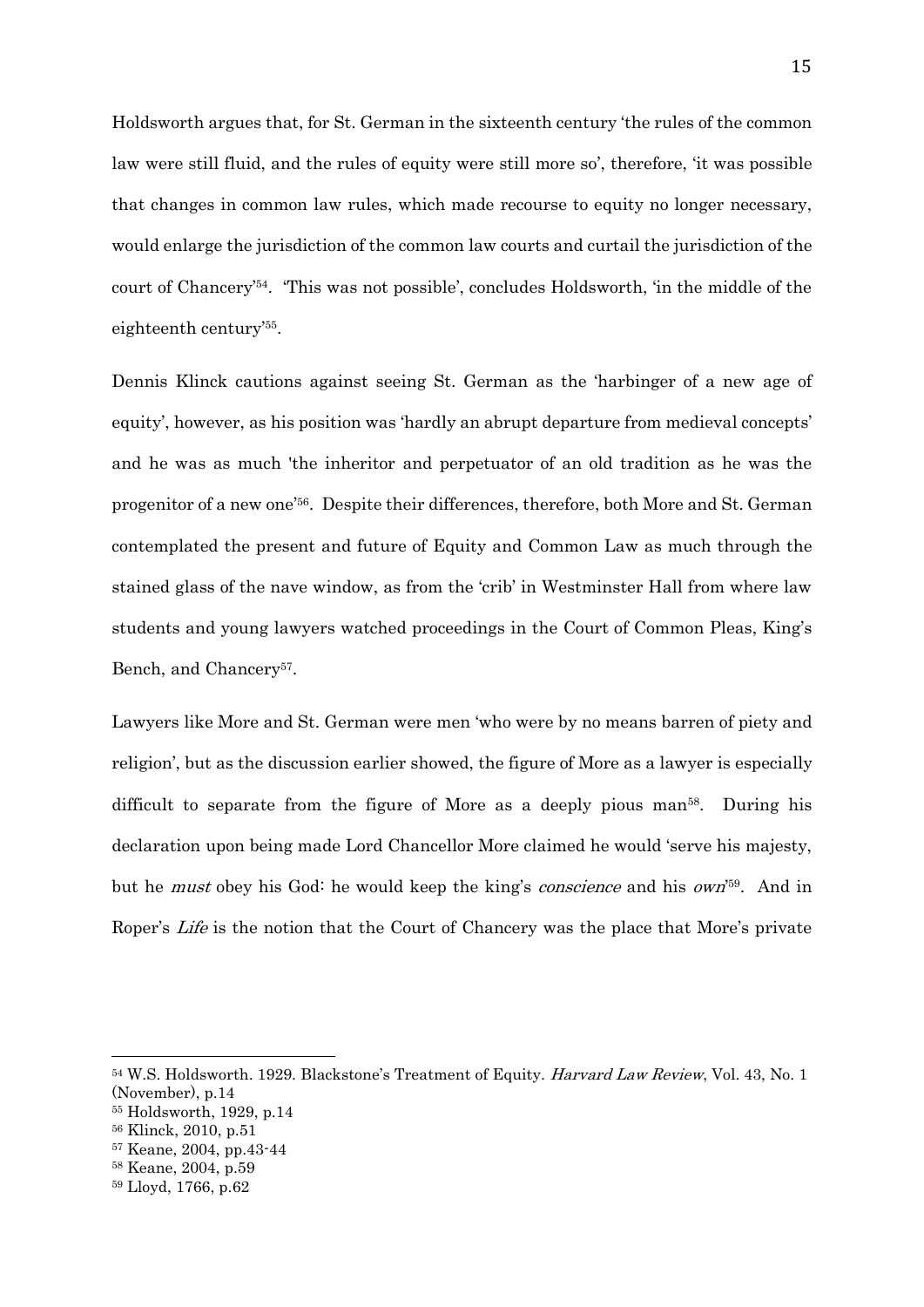and public virtues converged; a public theatre for the expression of More's proto saintliness that allowed it to achieve a firm grip on the popular imagination of the time<sup>60</sup>.

It is briefly important to note that the intellectual underpinnings of More's Equity were not limited to the divine but included humanist ideas traceable to the influence of mercantilism and philosophies in continental Europe61. More's friend Erasmus, his counterpart in the Roman law system of France and a publisher of Utopia, Guillaume Bude, and via another notable European humanist scholar Juan Luis Vives, who was both a visiting lecturer at Oxford and sometime houseguest of More's were all influential in his life and thinking. As Travis Curtright maintains, More was acquainted with humanist jurisprudence and the centrality of Equity to humanist doctrines was important in More's reasoning<sup>62</sup> .

In *Rhetoric*, Aristotle says of Equity that 'people regard it as just; it is, in fact, justice which goes beyond the written law<sup>'63</sup>. More would have been exposed to these Aristotelian ideas during his time as a student at Oxford in the early 1500s when waves of humanism were washing ashore from the continent<sup>64</sup>. More's peppers his reflections on humanism and humanist ideas throughout his *Utopia*, and especially during his fictitious discussions with Raphael in Book I, where they exchange views on the quality and value of ancient Greek and Roman notions of justice<sup>65</sup>. More's Equity as both sacred *and* profane, therefore, represents a key duality in the history of Equity and has marked and shaped both Equity and civil justice since.

<sup>60</sup> Guy, 2000, pp.126-127

<sup>61</sup> Smith, 2003, p.581; Curtright, 2009

<sup>62</sup> Curtright, 2009, pp.81-83

<sup>63</sup> Aristotle. 2004. Rhetoric. Translated by W. Rhys Roberts. New York: Dover Publications, p.49

<sup>64</sup> Guy, 2000, pp.24-27

<sup>65</sup> More, 1965, pp.37-68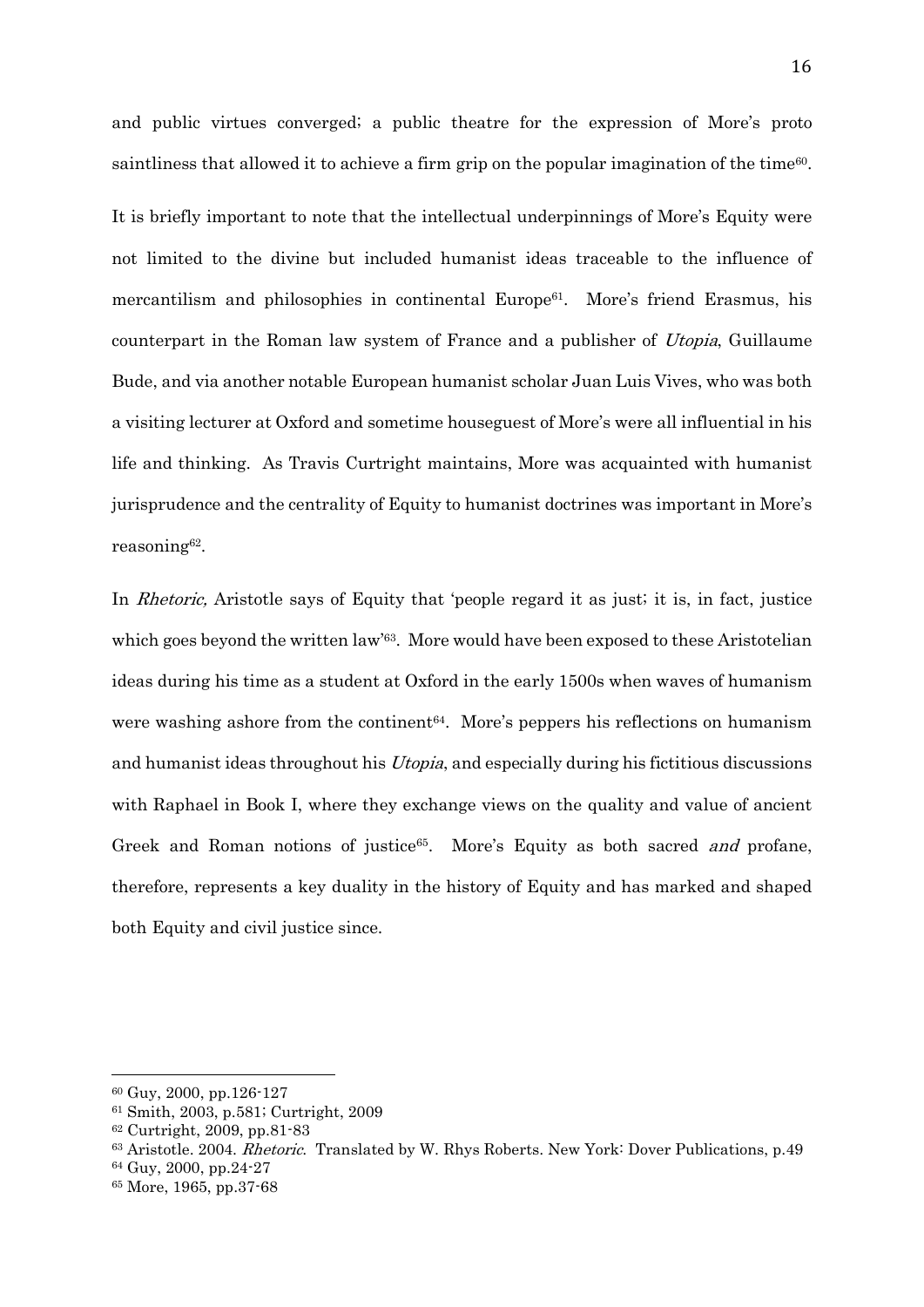### 5. The popular and energetic bureaucrat

More was a dedicated and effective Chancellor, and evidence for both exists in the records of the suits that came before him. As Guy suggests, litigants presented More with 2,356 suits in the thirty-one months of his office, an average of 912 per year<sup>66</sup>. 'More's suitability for the lord chancellor's judicial work had been an important consideration at the time of his elevation to office', Guys continues, 'and the official expectation that he would become energetically involved in the management of Chancery and Star Chamber was soon fulfilled'67. More was a dedicated and perhaps somewhat fastidious bureaucrat, concerned with every detail of the causes that came before him and the accuracy and efficiency of their disposal68. More was, as a servant of the court, both willing and capable of confronting the rapidly increasing business of Chancery. A jurisdiction that was, by his hand, becoming increasingly distinct from the Common Law and forging peculiar forms of adjudication.

More inherited from Wolsey and continued to grow a very popular and sought-after institution in Chancery. There has *always* been some sort of an effort to bring private law into line with what the public interest is currently thought to require', argues Steve Hedley, in 'medieval and early modern times, legislation was a poor tool for this, and common law autonomy from the rest of government was accordingly quite strong – the occasional legislative inroad into the common law could be dismissed as just an unimportant refinement of the common law system'69. An increasingly litigious fervour concerning property and land disputes that arguably anticipated types of civil justice adjudication under capitalism swept into More's Chancery, but also reached across the

<sup>66</sup> Guy, 1980, p.50

<sup>67</sup> Guy, 1980, p.50

<sup>68</sup> Some of this fastidiousness can be seen More's letter to his friend Peter Gilles, reprinted in the introduction to Utopia, in which More talks of being, 'extremely anxious to get my facts right' when discussing with Gilles the finer detail of the world he has conjured in the book. (More, 1965, p.30)

<sup>69</sup> Steve Hedley. 2011. Is Private Law Meaningless? Current Legal Problems, Vol. 64, p.91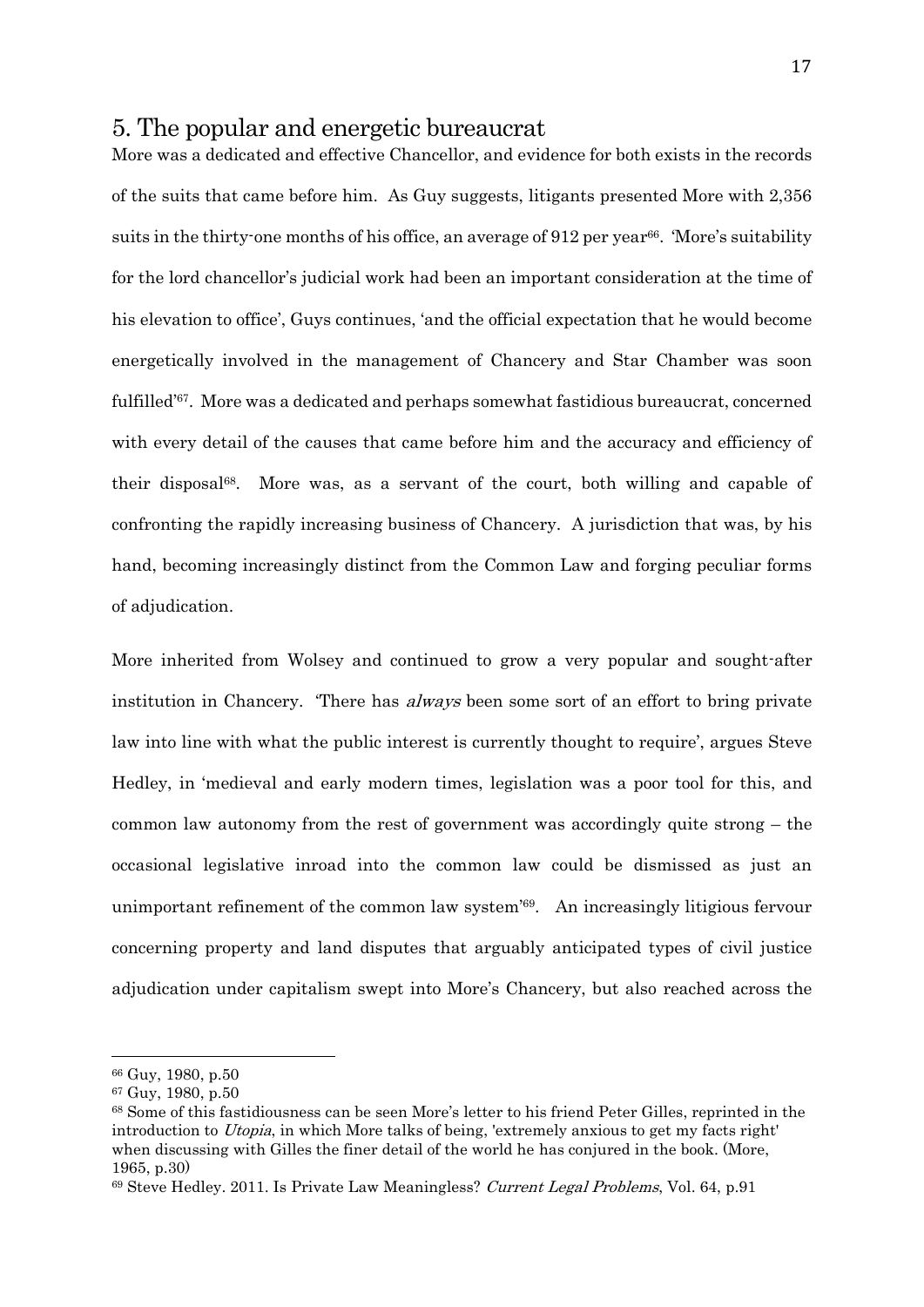private (civil) and criminal law spectrum, from commercial disputes to false imprisonment70. This fervour needed an outlet that was better than the equivalent at Common Law, and Chancery Equity could answer those needs.

'The court of conscience would archetypically proceed according to rules of conscience and would apply the norms of a justice that transcended the temporal law and its positive procedures', claims Goodrich, but more than that 'the courts of spiritual justice existed alongside the community and process of common law, not to apply a separate law to the community of the ecclesiastical estate in its institutional sense, the clerics and all who could plead the privileged of the clergy, but also to provide a parallel set of rules for those who would seek some other justice than that available at common law<sup>'71</sup>. Equity did not achieve this feat by contradicting the Common Law (the Court of King's Bench and Common Pleas). The practices of many lawyers straddled both jurisdictions, and it was not in their interests to undermine the other jurisdiction without inflicting damage upon themselves. As Guy explains, 'Wolsey's emphasis on Chancery and Star Chamber was only possible in the first place because he had secured the co-operation of many top common lawyers', and More continued to maintain this crucial, if somewhat difficult, relationship between the two jurisdictions<sup>72</sup>.

Equity's popularity, and the litigant's increasing desire for it, came from a simple fact of bureaucratic efficiency based on 'an independent body of rules regulating, amongst other things, the transfer and enjoyment of real property', where 'the Chancellor had taken on the mantle of an appellate court, meddling with the proceedings and reviewing the decisions of the common law courts according to principles of equity or conscience'73. But

<sup>70</sup> Guy, 1980, p.50

<sup>71</sup> Goodrich, 1996, p.25.

<sup>72</sup> Guy, 1980, p.40

<sup>&</sup>lt;sup>73</sup> Georg Behrens. 1998. An Early Tudor Debate on the Relation between Law and Equity. Legal History, Vol.19, No.2 (August), p.144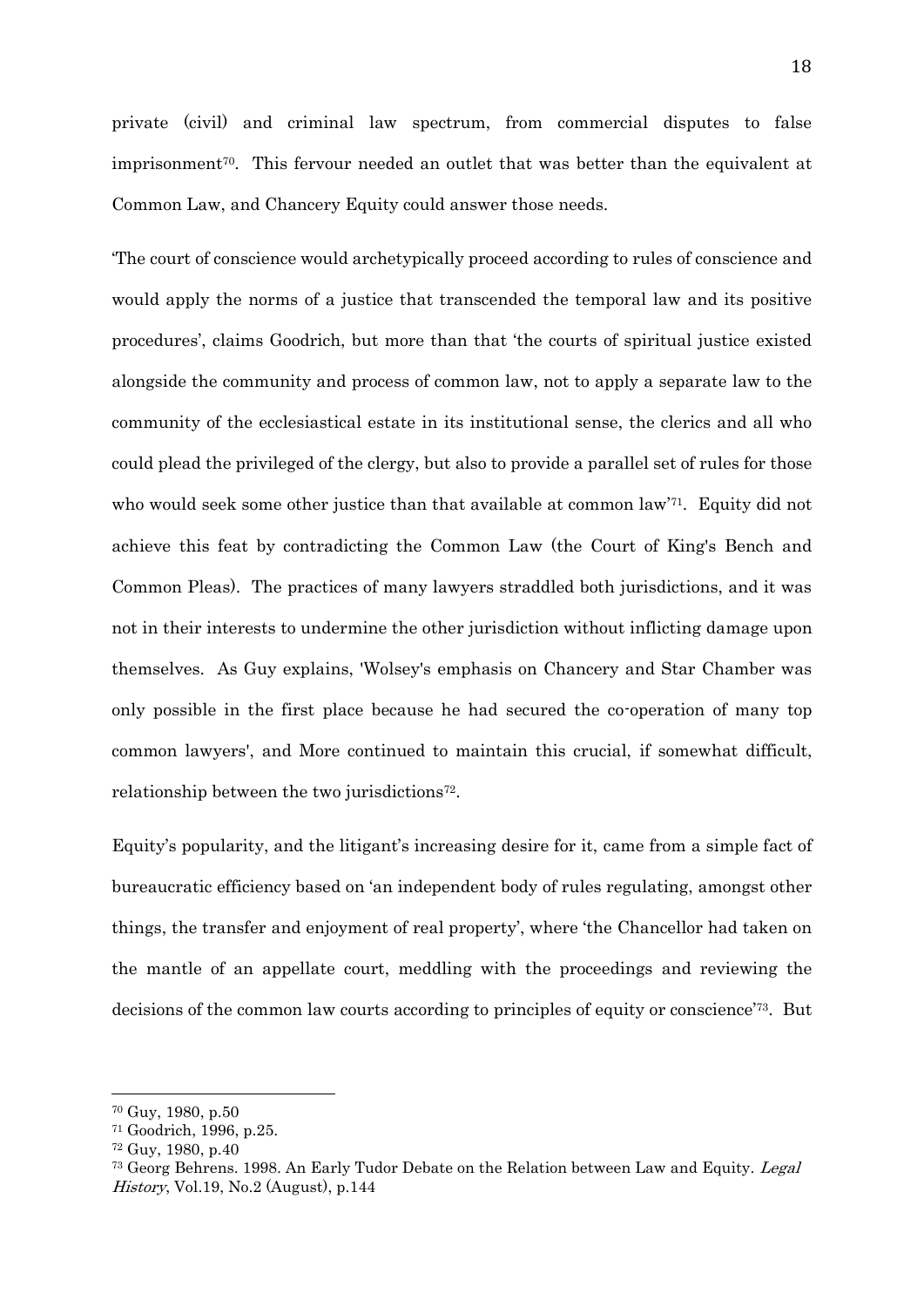desire also came from a pervasive and popular appreciation of Equity as an idea. There was a sixteenth-century culture saturated in Equity as a 'powerful concept' that More would undoubtedly have appreciated and understood<sup> $74$ </sup>. 'Notions of equity play a prominent part in discourses that have or seek to have influence on major social conflicts and issues', Mark Fortier explains, continuing:

Equity appears in conjunction with other powerful notions, supporting them or simply accompanying them. Some of these notions – god, king, conscience, the people – may be more ubiquitous than notions of equity, but equity is their companion and is often deeply connected with the ideas that matter most. At times equity takes on a relation of identity with such ideas: god's law is equity, as is the king's law; the Christian conscience is guided by equity; the welfare of people is equity. In the realm of early modern ideas, equity moves in the highest company<sup>75</sup> .

As a popular institution, the Tudor Chancery, as we have seen, offered an alternative forum for adjudication and remedy unavailable at Common Law. This lack at the heart of the Common Law led to the 'mass defection' of litigants from the common law court to Chancery, which Georg Behrens argues, did not abate under More's Chancellorship but sped up<sup>76</sup>. By exposing the lack and inadequacies of the Common Law, More and the Equity of the Tudor Chancery ignited jurisdictional tensions. Equity's undermining of the Common Law in matters of civil justice, both procedural and doctrinal, prompted a counterattack from the Common Law on Equity's principles embedding longstanding tensions between the two jurisdictions77. Sir Henry Maine points to Equity's claim to override the Common Law 'by supposing a general right to superintend the

<sup>74</sup> Fortier, 2005, p.2

<sup>75</sup> Fortier, 2005, p.2

<sup>76</sup> Behrens, 1998, p.144

<sup>77</sup> Behrens, 1998, p.144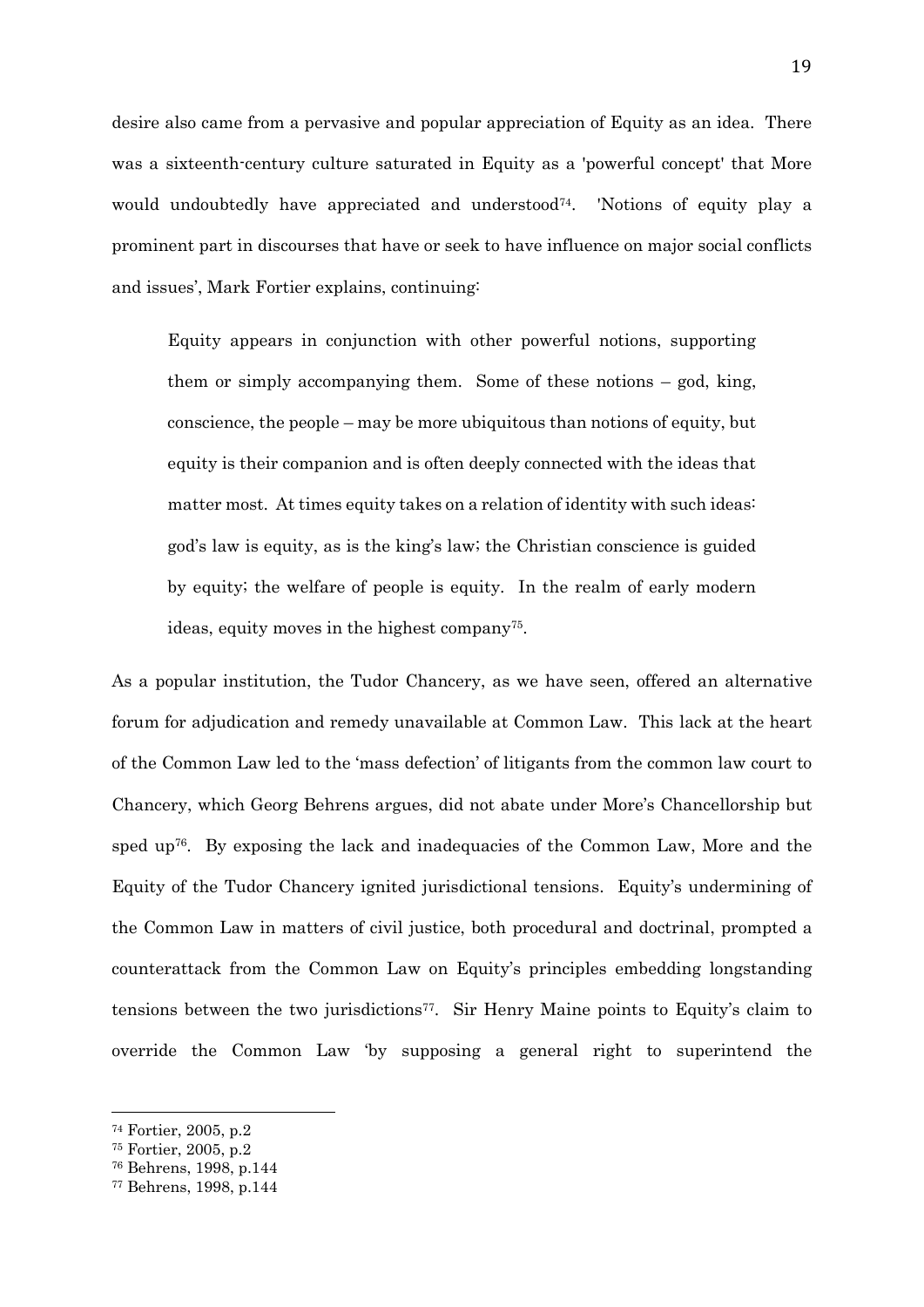administration of justice' based on the paternal authority of the King as untenable78. 'The growth of the English constitution rendered such a theory unpalatable after a time', argues Maine, 'but, as the Jurisdiction of the Chancery was then firmly established, it was not worth while [sic] to devise any formal substitute for it<sup>'79</sup>. The reason that Chancery was so firmly established in modernity as an authoritative and respected legal institution was, I argue because of More's influence.

#### 4. Conclusion

Under More's Chancellorship Equity functioned in harmony with the demands of its public, and the growing case-load of Chancery revealed a general and popular enthusiasm for its forms of civil justice over those of the Common Law courts. It is because of More's bureaucratic skills, knowledge, and deeply held faith that Chancery appeared and functioned as it did. His intellectual battle with St German puts More, and the emphasis he placed on conscience in particular, at odds with the secular course set for Equity from the middle of the 16th Century, making him a relic rather than a reformer. Yet More's enduring and transformative effect on the legal imagination is clear.

More is an important bridge between the relative authorities of inner and public lives. More was a pre-capitalist legal divine before the onset of Enlightenment self-regarding ethics took hold and unleashed the rise of capitalism. More's time was, as R. H. Tawney maintains, a period 'seething with economic unrest and social passions', which led to his untimely death faced with the passions of the Reformation and Henry VIII's schism with the Pope and Rome<sup>80</sup>. But he also contributed to the elevation of private property to an unconditional right and the development of a creed of the individual as 'absolute master of his own, and, within the limits set by positive law, may exploit [property] with a single

<sup>78</sup> Sir Henry Maine. 1972. Ancient Law. London: J.M. Dent & Sons Ltd., p.42

<sup>79</sup> Maine, 1972, p.42

<sup>80</sup> Tawney, 1990, p.142